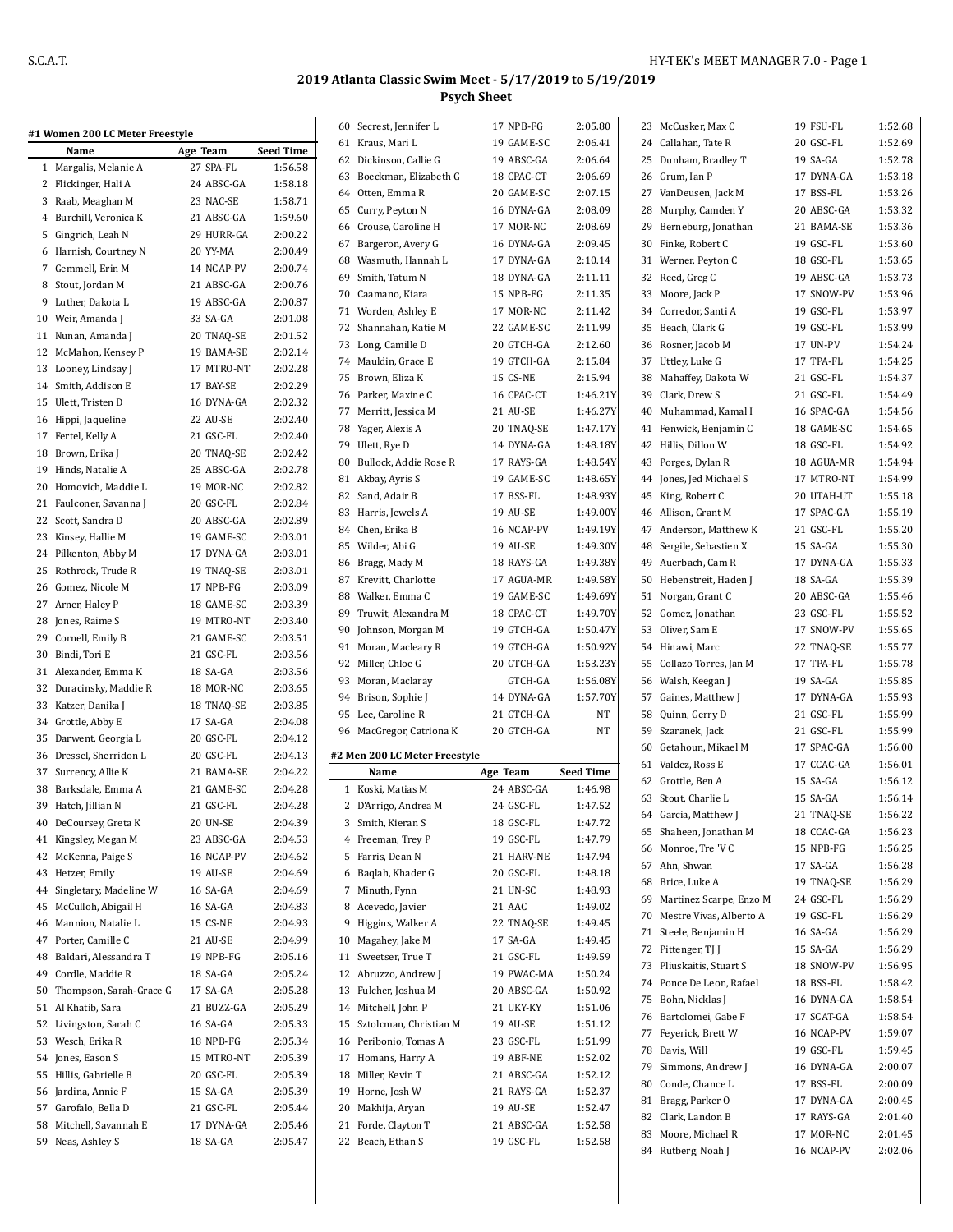### **#2 ... (Men 200 LC Meter Freestyle)**

|     | $\pi$ <sup>2</sup> (Men 200 LC Meter Freestyle) |            |          |
|-----|-------------------------------------------------|------------|----------|
|     | 85 Correia, Rodrigo Q                           | 22 GTCH-GA | 1:33.28Y |
|     | 86 Walsh, Josh M                                | 19 TNAQ-SE | 1:35.06Y |
|     | 87 Upchurch, Owen O                             | 21 AU-SE   | 1:36.49Y |
|     | 88 Ferraro, Christian                           | 21 GTCH-GA | 1:36.66Y |
| 89  | Daniel, Austin C                                | 19 GTCH-GA | 1:37.88Y |
|     | 90 Connolly, Alec M                             | 21 TNAO-SE | 1:37.89Y |
| 91  | Heinzel, Thomas J                               | 20 AU-SE   | 1:37.93Y |
| 92  | Murray, Nathan G                                | 21 TNAQ-SE | 1:38.70Y |
|     | 93 Pastel, Aidan C                              | 21 GTCH-GA | 1:38.71Y |
|     | 94 Curry, Brooks V                              | 18 DYNA-GA | 1:38.88Y |
| 95  | Jacobs, Daniel A                                | 19 GTCH-GA | 1:38.91Y |
|     | 96 Briggs, Nolan C                              | 18 TNAQ-SE | 1:39.10Y |
| 97  | Aikins, Jack H                                  | 16 SA-GA   | 1:39.35Y |
| 98  | Davis, Brogan C                                 | 19 AU-SE   | 1:39.48Y |
|     | 99 Blevins-Boor, Ben R                          | 20 TNAO-SE | 1:39.55Y |
|     | 100 Ionichev, Gleb                              | 24 TNAQ-SE | 1:39.58Y |
|     | 101 Devine, Owen K                              | 20 TNAQ-SE | 1:39.60Y |
|     | 102 Epler, Robbie J                             | 19 GAME-SC | 1:39.69Y |
|     | 103 Smith, Lleyton A                            | 18 SA-GA   | 1:39.75Y |
|     | 104 Overbeek, Cade C                            | 20 AU-SE   | 1:39.99Y |
|     | 105 Yish, Matthew C                             | 19 AU-SE   | 1:39.99Y |
|     | 106 Koski, Joonas A                             | 21 GTCH-GA | 1:40.07Y |
|     | 107 Bailey, Seth S                              | 18 TNAO-SE | 1:40.17Y |
|     | 108 Kirby, Jack S                               | 18 BAY-SE  | 1:40.19Y |
|     | 109 Vater, Jonathan D                           | 20 GTCH-GA | 1:40.23Y |
|     | 110 Munoz, Gabriel                              | 19 GTCH-GA | 1:40.25Y |
| 111 | Hering, Clay M                                  | 21 GTCH-GA | 1:40.28Y |
|     | 112 McGee, Eien T                               | 19 TNAO-SE | 1:40.29Y |
|     | 113 Wakeland, Clark D                           | 19 GTCH-GA | 1:40.41Y |
|     | 114 Branscombe, Tyler G                         | 18 GTCH-GA | 1:41.02Y |
|     | 115 Russell, Cale A                             | 19 GTCH-GA | 1:42.57Y |
|     | 116 Warnakulasuriya, Leon H                     | 20 GTCH-GA | 1:47.99Y |

#### **#3 Women 100 LC Meter Breaststroke**

 $\overline{a}$ 

|    | Name                    | Age Team   | <b>Seed Time</b> |
|----|-------------------------|------------|------------------|
| 1  | Bernhardt, Rachel E     | 24 GAME-SC | 1:08.70          |
| 2  | Pearl, Vanessa A        | 19 GSC-FL  | 1:09.32          |
| 3  | Higgs, Albury A         | 20 GAME-SC | 1:10.03          |
| 4  | Douglass, Kate C        | 17 CPAC-CT | 1:10.06          |
| 5  | Farrington, Adeline G   | 17 SA-GA   | 1:10.12          |
| 6  | Popov, Nikol A          | 19 TNAO-SE | 1:10.15          |
| 7  | Carnevale, Sofia        | 21 ESWIM   | 1:10.29          |
| 8  | Roberts, ET T           | 31 SST-GA  | 1:10.61          |
| 9  | Glunn, Lexi L           | 21 ABSC-GA | 1:10.95          |
| 10 | Higgs, Lilly L          | 18 SMAC-NC | 1:11.18          |
| 11 | Porter, Cecilia M       | 17 BAY-SE  | 1:11.31          |
| 12 | Gulle, Jordyn C         | 20 ABSC-GA | 1:11.32          |
| 13 | Small, Meghan N         | 20 TNAO-SE | 1:11.33          |
| 14 | Sykes, Emily J          | 20 TNAO-SE | 1:11.44          |
| 15 | Henry, Alicia A         | 15 DYNA-GA | 1:11.45          |
| 16 | Pintar, Tjasa           | 22 UN-SE   | 1:11.58          |
| 17 | Johnson, Gigi L         | 15 SA-GA   | 1:11.95          |
| 18 | Schreiber, Sheridan C   | 19 SA-GA   | 1:12.41          |
| 19 | Menendez Nava, Ana      | 20 GAME-SC | 1:12.67          |
| 20 | Purnell, Natalie E      | 22 FSU-FL  | 1:12.79          |
| 21 | Hepler, Kristen A       | 21 GTCH-GA | 1:13.35          |
| 22 | Von Biberstein, Julia K | 19 DYNA-GA | 1:13.38          |
| 23 | Joyce, Genna E          | 17 MOR-NC  | 1:13.50          |
| 24 | Wood, Abigayle G        | 17 SA-GA   | 1:13.97          |
| 25 | Surrency, Allie K       | 21 BAMA-SE | 1:13.99          |

| 26 | DeBoer, Adrianna G                       | 21 GSC-FL  | 1:13.99          |
|----|------------------------------------------|------------|------------------|
| 27 | Allard, Marianne G                       | 19 BAMA-SE | 1:14.03          |
| 28 | Zweifel, Ellie I                         | 19 GSC-FL  | 1:14.03          |
|    | 29 Ward, Katharine                       | 16 DYNA-GA | 1:14.08          |
| 30 | Niemann, Courtney K                      | 18 SA-GA   | 1:14.10          |
| 31 | Stephens, Julianna M                     | 17 SA-GA   | 1:14.29          |
| 32 | Martin, Lauren E                         | 17 SA-GA   | 1:14.29          |
| 33 | Masterson, Ellie I                       | 19 GAME-SC | 1:14.36          |
| 34 | Ramey, Sasha M                           | 15 BSS-FL  | 1:19.00          |
| 35 | Curry, Peyton N                          | 16 DYNA-GA | 1:24.35          |
| 36 | Gebel, Alex E                            | 20 TNAQ-SE | 1:00.15Y         |
| 37 | Williams, Nicole M                       | 19 GTCH-GA | 1:01.22Y         |
| 38 | Parker, Mcauley M                        | 20 AU-SE   | 1:01.75Y         |
| 39 | MacGregor, Catriona K                    | 20 GTCH-GA | 1:02.55Y         |
| 40 | Peoples, Olivia G                        | 15 BSS-FL  | 1:02.93Y         |
| 41 | Moore, Anna C                            | 15 BSS-FL  | 1:03.24Y         |
| 42 | Jones, Ainsley E                         | 15 DYNA-GA | 1:03.42Y         |
| 43 | Schwarz, Jenessa N                       | 17 TPA-FL  | 1:03.48Y         |
| 44 | Schwab, Carly A                          | 17 BSS-FL  | 1:03.57Y         |
| 45 | Foelske, Jadé A                          | 17 DYNA-GA | 1:03.64Y         |
| 46 | Bates, Diana N                           | 16 AGUA-MR | 1:03.77Y         |
| 47 | Shuford, Julia E                         | 19 BUZZ-GA | 1:03.94Y         |
| 48 | Horne, Rachael A                         | 16 RAYS-GA | 1:04.04Y         |
| 49 | Phang, June Y                            | 15 SA-GA   | 1:04.22Y         |
|    |                                          |            |                  |
|    | #4 Men 100 LC Meter Breaststroke<br>Name | Age Team   | <b>Seed Time</b> |
| 1  | Lewis, Aedan M                           | 19 CPAC-CT | 53.96            |
| 2  | Wich-Glasen, Nils                        | 24 UN-SC   | 1:01.03          |
| 3  | Goldfaden, Itay                          | 23 SCAR-SC | 1:01.49          |
| 4  | Khoo, Lionel C                           | 24 GAME-SC | 1:01.61          |
| 5  | Kalisz, Chase T                          | 25 ABSC-GA | 1:01.64          |
| 6  | Dressel, Caeleb                          | 22 GSC-FL  | 1:01.99          |
| 7  | Crespo, Edgar R                          | 30 SA-GA   | 1:02.51          |
| 8  | Bell, Liam K                             | 18 USAC-GA | 1:02.59          |
| 9  | Ford, Jackson J                          | 21 DYNA-GA | 1:03.22          |
| 10 | Browne, Ethan M                          | 22 AUB-SE  | 1:03.40          |
| 11 | Martinez Scarpe, Enzo M                  | 24 GSC-FL  | 1:03.78          |
| 12 | Seith, Jackson C                         | 20 FSU-FL  | 1:03.92          |
| 13 | Rhee, Dylan                              | 17 AGUA-MR | 1:04.36          |
| 14 | Hillis, Dillon W                         | 18 GSC-FL  | 1:04.51          |
|    | 15 Dalmolin, Jack F                      | 20 ABSC-GA | 1:04.67          |
| 16 | Tvrdik, Cameron M                        | 16 SA-GA   | 1:04.84          |
| 17 | Raab, Tim J                              | 21 TNAQ-SE | 1:04.93          |
| 18 | Bartlett, Tory                           | 19 RAYS-GA | 1:04.94          |
| 19 | Harron, Quinn O                          | 16 DYNA-GA | 1:05.84          |
| 20 | Feldman, Benjamin L                      | 17 CPAC-CT | 1:06.42          |
| 21 | Weddington, Langston D                   | 17 ACE-GA  | 1:06.56          |
| 22 | Lopez Miro, Cobi S                       | 17 BSS-FL  | 1:06.65          |
| 23 | Ringenbach, Bode A                       | 16 MOR-NC  | 1:06.66          |
| 24 | Ahn, Shwan                               | 17 SA-GA   | 1:07.01          |
| 25 | Richardson, Noah L                       | 15 SA-GA   | 1:07.12          |
| 26 | Kennedy, Logan R                         | 18 SA-GA   | 1:07.17          |
| 27 | McInerny, Evan P                         | 17 SA-GA   | 1:07.18          |
| 28 | Muhammad, Kamal I                        | 16 SPAC-GA | 1:07.19          |
| 29 | Scruggs, Riley R                         | 18 SA-GA   | 1:07.19          |
| 30 | Stout, Charlie L                         | 15 SA-GA   | 1:07.28          |
| 31 | Richart, James A                         | 18 SA-GA   | 1:07.35          |
| 32 | Budnitz, Jacob B                         | 17 SPAC-GA | 1:07.49          |
| 33 | Tran, Daniel J                           | 16 SA-GA   | 1:07.51          |
| 34 | Connolly, Alec M                         | 21 TNAQ-SE | 1:07.59          |
| 35 | Steele, Matthew P                        | 16 SA-GA   | 1:07.59          |
|    |                                          |            |                  |

|          | 36 Phifer, Ben A                    | 17 SA-GA              | 1:07.59            |
|----------|-------------------------------------|-----------------------|--------------------|
|          | 37 Maschmeier, Seth M               | 18 DYNA-GA            | 1:08.25            |
|          | 38 Simmons, Andrew J                | 16 DYNA-GA            | 1:09.45            |
|          | 39 Hattery, Jack R                  | 17 BSS-FL             | 1:10.02            |
|          | 40 Davis, William I                 | 19 GSC-FL             | 1:11.12            |
|          | 41 Pastel, Aidan C                  | 21 GTCH-GA            | 1:11.46            |
|          | 42 Ssengonzi, Jesse S               | 16 MOR-NC             | 1:11.82            |
|          | 43 Houlie, Michael J                | 18 TNAQ-SE            | 52.20Y             |
|          | 44 Rowe, Spencer H                  | 19 AU-SE              | 53.38Y             |
|          | 45 Dillard, Jarel A                 | 19 TNAQ-SE            | 53.53Y             |
|          | 46 Kaye, Parker L                   | 20 TNAQ-SE            | 54.59Y             |
|          | 47 Yang, Jonathan K                 | 20 GTCH-GA            | 54.74Y             |
|          | 48 Doan, Tanner T                   | 18 GTCH-GA            | 54.80Y             |
|          | 49 Massey, Luke D                   | 19 TNAQ-SE            | 54.89Y             |
|          | 50 Borisov, Alex A                  | 17 BAY-SE             | 55.38Y             |
|          | 51 Merkle, Brooks B                 | 19 UN-SE              | 56.38Y             |
|          | 52 Voloschin, Arie                  | 17 DYNA-GA            | 57.09Y             |
|          | 53 Fitch, David R                   | 15 NCAP-PV            | 57.57Y             |
|          | 54 Loubser, Luke R                  | 16 RAYS-GA            | 57.64Y             |
|          | 55 Haigh, Connor E                  | 17 TWS-GA             | 57.64Y             |
|          | 56 Kim, Joshua Y                    | 14 SPAC-GA            | 1:06.84Y           |
|          |                                     |                       |                    |
|          | #5 Women 100 LC Meter Butterfly     |                       |                    |
|          | Name                                | Age Team              | <b>Seed Time</b>   |
|          | 1 Kinsey, Hallie M                  | 19 GAME-SC            | 57.57              |
|          | 2 Flickinger, Hali A                | 24 ABSC-GA            | 58.48              |
|          | 3 Luther, Dakota L                  | 19 ABSC-GA            | 58.58              |
|          | 4 Burchill, Veronica K              | 21 ABSC-GA            | 58.59              |
|          | 5 Brown, Erika J                    | 20 TNAQ-SE            | 58.95              |
|          | 6 Small, Meghan N                   | 20 TNAQ-SE            | 59.27              |
|          | 7 Hinds, Natalie A                  | 25 ABSC-GA            | 59.51              |
|          | 8 Kingsley, Megan M                 | 23 ABSC-GA            | 59.82              |
|          | 9 Ulett, Tristen D                  | 16 DYNA-GA            | 1:00.27            |
|          |                                     |                       |                    |
|          | 10 Douglass, Kate C                 | 17 CPAC-CT            | 1:00.34            |
| 11       | Gingrich, Leah N                    | 29 HURR-GA            | 1:00.34            |
|          | 12 Sichterman, Megan J              | 20 TNAQ-SE            | 1:00.45            |
|          | 13 Dickinson, Callie G              | 19 ABSC-GA            | 1:00.51            |
|          | 14 Looney, Lindsay J                | 17 MTRO-NT            | 1:00.52            |
|          | 15 Molnar, Flora                    | 21 BAMA-SE            | 1:00.56            |
|          | 16 Rothrock, Trude R                | 19 TNAQ-SE            | 1:00.64            |
|          | 17 Harris, Jewels A                 | 19 AU-SE              | 1:00.95            |
| 18       |                                     | 22 AU-SE              | 1:01.11            |
|          | Nero, Bailey M                      |                       |                    |
| 19       | Raab, Meaghan M                     | 23 NAC-SE             | 1:01.28            |
| 20<br>21 | Baldari, Alessandra T               | 19 NPB-FG<br>20 YY-MA | 1:01.47            |
|          | Harnish, Courtney N                 |                       | 1:01.48            |
| 22       | Foelske, Jadé A                     | 17 DYNA-GA            | 1:01.55            |
| 23       | Jones, Raime S                      | 19 MTRO-NT            | 1:01.62            |
| 24       | Ball, Emma C                        | 20 GSC-FL             | 1:01.62            |
| 25       | Irwin, Caroline A                   | 16 SA-GA              | 1:01.68            |
| 26       | Moseley, Stanzi F                   | 21 TNAQ-SE            | 1:01.69            |
| 27       | Secrest, Jennifer L                 | 17 NPB-FG             | 1:01.75            |
| 28       | Bullock, Addie Rose R               | 17 RAYS-GA            | 1:01.75            |
| 29       | Smith, Addison E                    | 17 BAY-SE             | 1:01.90            |
| 30       | Dressel, Sherridon L                | 20 GSC-FL             | 1:01.97            |
| 31       | Ulett, Rye D                        | 14 DYNA-GA            | 1:02.17            |
| 32       | Beil, Mallory J                     | 19 TNAQ-SE            | 1:02.32            |
| 33       | Burchill, Sammie F                  | 20 ABSC-GA            | 1:02.46            |
| 34       | Johnson, Jillian V                  | 17 NCAP-PV            | 1:02.66            |
| 35       | Bragg, Mady M                       | 18 RAYS-GA            | 1:02.75            |
| 36       | Miller, Chloe G                     | 20 GTCH-GA            | 1:02.78            |
| 37<br>38 | Johnson, Gigi L<br>Waldrep, Ellie G | 15 SA-GA<br>16 BAY-SE | 1:02.82<br>1:02.90 |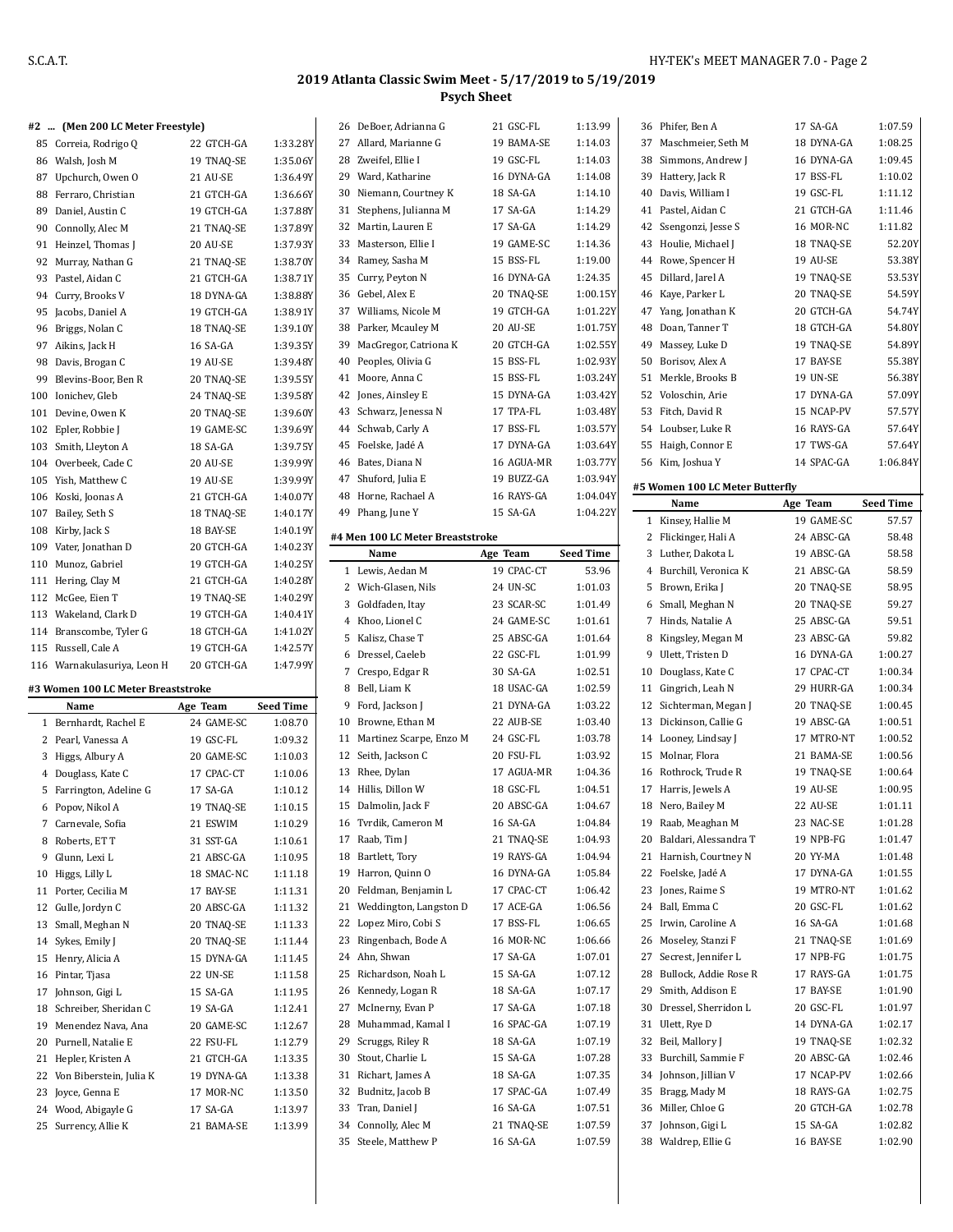|    | #5  (Women 100 LC Meter Butterfly)          |                         |                  | 13 Davis, William I        | 19 GSC-FL        | 54.82   | 75 Fulcher, Joshua M       | 20 ABSC-GA | 1:02.05          |
|----|---------------------------------------------|-------------------------|------------------|----------------------------|------------------|---------|----------------------------|------------|------------------|
|    | 39 Smith, Tatum N                           | 18 DYNA-GA              | 1:02.91          | 14 Mitchell, John P        | 21 UKY-KY        | 54.96   | 76 Hattery, Jack R         | 17 BSS-FL  | 1:02.50          |
|    | 40 Hatch, Jillian N                         | 21 GSC-FL               | 1:02.95          | 15 Hillis, Dillon W        | 18 GSC-FL        | 55.04   | 77 Curry, Brooks V         | 18 DYNA-GA | 1:03.24          |
|    | 41 Parker, Mcauley M                        | 20 AU-SE                | 1:02.99          | 16 Farris, Dean N          | 21 HARV-NE       | 55.08   | 78 Clark, Landon B         | 17 RAYS-GA | 1:03.80          |
|    | 42 Porter, Camille C                        | 21 AU-SE                | 1:02.99          | 17 Muhammad, Kamal I       | 16 SPAC-GA       | 55.46   | 79 Maschmeier, Seth M      | 18 DYNA-GA | 1:08.14          |
|    | 43 Weakley, Regan G                         | 18 AU-SE                | 1:02.99          | 18 Beach, Clark G          | 19 GSC-FL        | 55.50   | 80 Dressel, Caeleb         | 22 GSC-FL  | 44.48Y           |
|    | 44 Bender, Lyndsey B                        | 20 SA-GA                | 1:03.00          | 19 Szaranek, Jack          | 21 GSC-FL        | 55.50   | 81 Ferraro, Christian      | 21 GTCH-GA | 46.07Y           |
|    | 45 Thompson, Sarah-Grace G                  | 17 SA-GA                | 1:03.04          | 20 Risolvato, Erik J       | 25 UN-SE         | 55.55   | 82 Barone, Kyle B          | 19 GTCH-GA | 46.90Y           |
|    | 46 Worden, Ashley E                         | 17 MOR-NC               | 1:03.05          | 21 Crossland, David        | 21 AU-SE         | 55.62   | 83 Ginieczki, Christian B  | 20 AU-SE   | 47.52Y           |
|    | 47 Livingston, Sarah C                      | 16 SA-GA                | 1:03.10          | 22 Hinawi, Marc            | 22 TNAQ-SE       | 55.66   | 84 Yish, Matthew C         | 19 AU-SE   | 48.17Y           |
|    | 48 Cordle, Maddie R                         | 18 SA-GA                | 1:03.15          | 23 Main, Corey C           | 24 GSC-FL        | 55.68   | 85 Garcia, Matthew J       | 21 TNAQ-SE | 48.24Y           |
|    | 49 Phang, June Y                            | 15 SA-GA                | 1:03.27          | 24 Baqlah, Khader G        | 20 GSC-FL        | 55.77   | 86 Davis, Brogan C         | 19 AU-SE   | 48.34Y           |
|    | 50 Popov, Nikol A                           | 19 TNAQ-SE              | 1:03.28          | 25 Deryk, Cooper J         | 19 FSU-FL        | 55.86   | 87 Blevins-Boor, Ben R     | 20 TNAQ-SE | 48.36Y           |
|    | 51 Pilkenton, Abby M                        | 17 DYNA-GA              | 1:03.37          | 26 Silver, Tyler A         | 21 GSC-FL        | 55.99   | 88 Ionichev, Gleb          | 24 TNAQ-SE | 48.46Y           |
|    | 52 Brown, Portia                            | 18 ABSC-GA              | 1:03.39          | 27 Quinn, Gerry D          | 21 GSC-FL        | 55.99   | 89 Brice, Luke A           | 19 TNAQ-SE | 48.50Y           |
|    | 53 Bindi, Tori E                            | 21 GSC-FL               | 1:03.39          | 28 Berneburg, Jonathan     | 21 BAMA-SE       | 56.02   | 90 McGee, Eien T           | 19 TNAQ-SE | 48.53Y           |
|    | 54 Zavaros, Rosie J                         | 19 GSC-FL               | 1:03.39          | 29 Porges, Dylan R         | 18 AGUA-MR       | 56.10   | 91 Walsh, Josh M           | 19 TNAQ-SE | 48.73Y           |
|    | 55 Pick, Christina P                        | 20 UN-GA                | 1:03.39          | 30 Tosh, Caleb J           | 22 GAME-SC       | 56.18   | 92 Auerbach, Cade E        | 20 BAMA-SE | 48.89Y           |
|    | 56 Alexander, Emma K                        | 18 SA-GA                | 1:03.39          | 31 Mills, Lucas O          | 20 TNAQ-SE       | 56.57   | 93 Franklin, Zach C        | 18 RAYS-GA | 48.99Y           |
|    | 57 Schreiber, Sheridan C                    | 19 SA-GA                | 1:03.39          | 32 Horne, Josh W           | 21 RAYS-GA       | 56.67   | 94 Briggs, Nolan C         | 18 TNAQ-SE | 49.32Y           |
|    | 58 Kasra, Lilly S                           | 17 SA-GA                | 1:03.39          | 33 Sicignano, Tyler J      | 15 CPAC-CT       | 56.71   | 95 Overbeek, Cade C        | 20 AU-SE   | 49.35Y           |
|    | 59 Lillie, Nanami K                         | 16 SA-GA                | 1:03.39          | 34 Freeman, Trey P         | 19 GSC-FL        | 56.80   | 96 Davey, Ethan M          | 18 SPAC-GA | 49.48Y           |
|    | 60 Conway, Madison A                        | 21 GSC-FL               | 1:03.57          | 35 Uttley, Luke G          | 17 TPA-FL        | 56.81   | 97 Upchurch, Owen O        | 21 AU-SE   | 49.64Y           |
|    | 61 Moore, Anna C                            | 15 BSS-FL               | 1:04.55          | 36 Dunham, Bradley T       | 19 SA-GA         | 56.81   | 98 Sacca, Peter A          | 16 SPAC-GA | 49.78Y           |
|    | 62 Crouse, Caroline H                       | 17 MOR-NC               | 1:05.81          | 37 Ssengonzi, Jesse S      | <b>16 MOR-NC</b> | 56.84   | 99 Feldman, Benjamin L     | 17 CPAC-CT | 49.83Y           |
|    |                                             |                         | 1:05.89          | 38 Bried, Tommy R          | 15 ACE-GA        | 57.05   | 100 Heinzel, Thomas J      | 20 AU-SE   | 49.89Y           |
|    | 63 Gomez, Nicole M<br>64 Krevitt, Charlotte | 17 NPB-FG<br>17 AGUA-MR | X1:06.42         | 39 Valdez, Ross E          | 17 CCAC-GA       | 57.07   | 101 Smith, Lleyton A       | 18 SA-GA   | 49.95Y           |
|    |                                             |                         | 1:07.22          | 40 McInerny, Evan P        | 17 SA-GA         | 57.15   | 102 Rowe, Spencer H        | 19 AU-SE   | 49.99Y           |
|    | 65 Cardwell, Mary Claire C                  | 20 ABSC-GA              |                  | 41 Hering, Clay M          | 21 GTCH-GA       | 57.19   | 103 Townsend, Patrick E    | 19 TNAQ-SE | 49.99Y           |
|    | 66 Ramey, Sasha M                           | 15 BSS-FL               | 1:07.46          | 42 Smith, Gavin C          | 17 NPB-FG        | 57.31   | 104 Sztolcman, Christian M | 19 AU-SE   | 50.08Y           |
|    | 67 Joyce, Genna E                           | 17 MOR-NC               | 1:08.93          |                            |                  | 57.36   |                            |            | 50.09Y           |
|    | 68 Sand, Adair B                            | 17 BSS-FL               | 1:09.12          | 43 Griffin, Noah J         | 16 SA-GA         | 57.37   | 105 Murray, Nathan G       | 21 TNAQ-SE | 50.09Y           |
|    | 69 Clevenger, Robyn N                       | 21 AU-SE                | 53.78Y           | 44 Tran, Daniel J          | 16 SA-GA         |         | 106 Kaye, Parker L         | 20 TNAQ-SE |                  |
|    | 70 Shannahan, Katie M                       | 22 GAME-SC              | 53.88Y           | 45 Getahoun, Mikael M      | 17 SPAC-GA       | 57.38   | 107 Beach, Ethan S         | 19 GSC-FL  | 50.09Y           |
|    | 71 Otten, Emma R                            | 20 GAME-SC              | 54.76Y           | 46 Vaughn, James O         | 18 MTRO-NT       | 57.39   | 108 Vater, Jonathan D      | 20 GTCH-GA | 50.28Y           |
|    | 72 Gemmell, Erin M                          | 14 NCAP-PV              | 54.91Y           | 47 D'Arrigo, Andrea M      | 24 GSC-FL        | 57.39   | 109 Branscombe, Tyler G    | 18 GTCH-GA | 50.43Y           |
|    | 73 Boone, Annie A                           | 21 AU-SE                | 54.99Y           | 48 Dols, Keanan M          | 20 GSC-FL        | 57.39   | 110 Lopez Miro, Cobi S     | 17 BSS-FL  | 54.90Y           |
|    | 74 Johnson, Jane T                          | 19 AU-SE                | 55.28Y           | 49 Mestre Vivas, Alberto A | 19 GSC-FL        | 57.39   | 111 Daniel, Austin C       | 19 GTCH-GA | 56.40Y           |
|    | 75 Galbraith, Hailey A                      | 15 SPAC-GA              | 55.28Y           | 50 Brand, Noah E           | 18 SA-GA         | 57.39   | 112 Taylor, Alexander J    | 21 SA-GA   | <b>NTY</b>       |
|    | 76 Bargeron, Avery G                        | 16 DYNA-GA              | 55.35Y           | 51 Reyman, Alex J          | 17 SA-GA         | 57.39   | #7 Women 400 LC Meter IM   |            |                  |
|    | 77 Merritt, Jessica M                       | 21 AU-SE                | 55.38Y           | 52 Higgins, Walker A       | 22 TNAQ-SE       | 57.41   | Name                       | Age Team   | <b>Seed Time</b> |
|    | 78 Mannion, Natalie L                       | 15 CS-NE                | 55.58Y           | 53 Grum, Ian P             | 17 DYNA-GA       | 58.37   | 1 Margalis, Melanie A      | 27 SPA-FL  | 4:35.50          |
| 79 | Jones, Ella P                               | 13 DYNA-GA              | 55.61Y           | 54 Rutberg, Noah J         | 16 NCAP-PV       | 58.38   | 2 Flickinger, Hali A       | 24 ABSC-GA | 4:38.84          |
|    | 80 Spence, Caroline G                       | 20 GAME-SC              | 55.62Y           | 55 Epler, Robbie J         | 19 GAME-SC       | 58.49   | 3 Pearl, Vanessa A         | 19 GSC-FL  | 4:43.60          |
|    | 81 Peoples, Olivia G                        | 15 BSS-FL               | 55.68Y           | 56 Feyerick, Brett W       | 16 NCAP-PV       | 58.61   | 4 Fertel, Kelly A          | 21 GSC-FL  | 4:44.46          |
|    | 82 McFaddin, Avery                          | 16 SCAT-GA              | 55.74Y           | 57 Bartolomei, Gabe F      | 17 SCAT-GA       | 58.64   | 5 Barksdale, Emma A        | 21 GAME-SC | 4:46.37          |
|    | 83 Cimino, Sarah Margaret M                 | 20 AU-SE                | 55.90Y           | 58 Silver, Ryan J          | 16 MOR-NC        | 58.68   | 6 Raab, Meaghan M          | 23 NAC-SE  | 4:46.69          |
|    | #6 Men 100 LC Meter Butterfly               |                         |                  | 59 Stange, Marty C         | 20 GSC-FL        | 58.79   | 7 Faulconer, Savanna J     | 20 GSC-FL  | 4:47.27          |
|    | Name                                        | Age Team                | <b>Seed Time</b> | 60 Fitch, David R          | 15 NCAP-PV       | 58.89   | 8 Homovich, Maddie L       | 19 MOR-NC  | 4:48.46          |
|    | 1 Grassi, Santiago                          | 22 AU-SE                | 52.04            | 61 Mahaffey, Dakota W      | 21 GSC-FL        | 59.06   | 9 Burchill, Sammie F       | 20 ABSC-GA | 4:50.55          |
|    | 2 Coetzee, Ryan                             | 23 TNAQ-SE              | 52.43            | 62 Clark, Drew S           | 21 GSC-FL        | 59.08   | 10 Katzer, Danika J        | 18 TNAQ-SE | 4:51.62          |
|    | 3 Murphy, Camden Y                          | 20 ABSC-GA              | 52.92            | 63 Said, Youssef A         | 21 ABSC-GA       | 59.22   | 11 Dickinson, Callie G     | 19 ABSC-GA | 4:51.91          |
|    | 4 Pisani, Will J                            | 21 FSU-FL               | 52.94            | 64 Franco, Luigi P         | 15 TPA-FL        | 59.36   | 12 Masterson, Ellie I      | 19 GAME-SC | 4:52.28          |
|    |                                             |                         |                  | 65 Collazo Torres, Jan M   | 17 TPA-FL        | 59.91   | 13 Nunan, Amanda J         | 20 TNAQ-SE | 4:53.20          |
|    | 5 Davis, Will<br>6 Rothery, Billy P         | 19 GSC-FL               | 54.22            | 66 Rosner, Jacob M         | 17 UN-PV         | 1:00.03 | 14 Hippi, Jaqueline        | 22 AU-SE   | 4:53.92          |
|    |                                             | 19 TWS-GA               | 54.41            | 67 Norgan, Grant C         | 20 ABSC-GA       | 1:00.13 | 15 Yager, Alexis A         | 20 TNAQ-SE | 4:55.19          |
|    | 7 Gomez, Jonathan                           | 23 GSC-FL               | 54.43            | 68 Voloschin, Arie         | 17 DYNA-GA       | 1:00.20 |                            |            |                  |
| 8  | Spektor, Ariel J                            | 20 BSS-FL               | 54.51            | 69 Borisov, Alex A         | 17 BAY-SE        | 1:00.84 | 16 Smith, Addison E        | 17 BAY-SE  | 4:55.62          |
| 9  | Abruzzo, Andrew J                           | 19 PWAC-MA              | 54.64            | 70 Bragg, Parker O         | 17 DYNA-GA       | 1:01.06 | 17 McMahon, Kensey P       | 19 BAMA-SE | 4:55.73          |
|    | 10 Acevedo, Javier                          | 21 AAC                  | 54.66            | 71 Khoo, Lionel C          | 24 GAME-SC       | 1:01.11 | 18 McKenna, Paige S        | 16 NCAP-PV | 4:56.20          |
|    | 11 Auerbach, Cam R                          | 17 DYNA-GA              | 54.74            | 72 Weddington, Langston D  | 17 ACE-GA        | 1:01.45 | 19 Foelske, Jadé A         | 17 DYNA-GA | 4:56.30          |
|    | 12 McCusker, Max C                          | 19 FSU-FL               | 54.81            | 73 Main, Bayley H          | 22 GSC-FL        | 1:01.67 | 20 Nero, Bailey M          | 22 AU-SE   | 4:56.36          |
|    |                                             |                         |                  | 74 Cotter, Colin M         | 17 MOR-NC        | 1:01.90 | 21 Baldari, Alessandra T   | 19 NPB-FG  | 4:57.52          |
|    |                                             |                         |                  |                            |                  |         |                            |            |                  |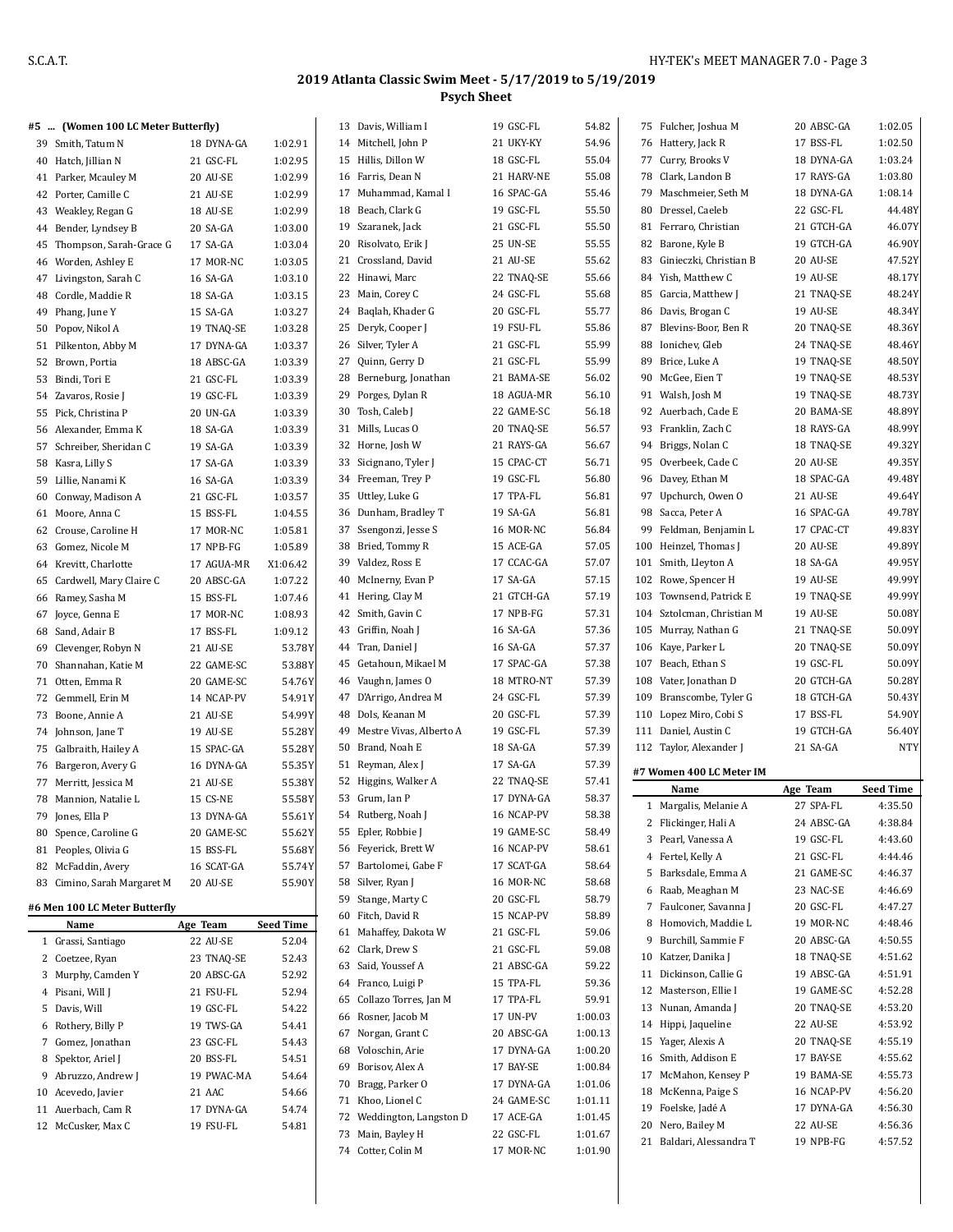#### **#7 ... (Women 400 LC Meter IM)**

|    | #7      (Women 400 LC Meter IM) |            |                  |
|----|---------------------------------|------------|------------------|
|    | 22 Larson, Sinclair M           | 19 TNAQ-SE | 4:57.64          |
|    | 23 Sykes, Emily J               | 20 TNAQ-SE | 4:58.12          |
|    | 24 Brown, Eliza K               | 15 CS-NE   | 4:58.47          |
|    | 25 Kingsley, Megan M            | 23 ABSC-GA | 4:58.59          |
|    | 26 Glunn, Lexi L                | 21 ABSC-GA | 4:58.68          |
|    | 27 Boeckman, Elizabeth G        | 18 CPAC-CT | 4:58.81          |
|    | 28 Pilkenton, Abby M            | 17 DYNA-GA | 4:59.07          |
|    | 29 Ulett, Tristen D             | 16 DYNA-GA | 4:59.16          |
| 30 | Farrington, Adeline G           | 17 SA-GA   | 4:59.25          |
| 31 | Pick, Christina P               | 20 UN-GA   | 5:00.00          |
|    | 32 Zavaros, Rosie J             | 19 GSC-FL  | 5:00.19          |
| 33 | McCulloh, Abigail H             | 16 SA-GA   | 5:00.72          |
|    | 34 Allard, Marianne G           | 19 BAMA-SE | 5:00.99          |
| 35 | Ulett, Rye D                    | 14 DYNA-GA | 5:01.71          |
| 36 | Shuford, Julia E                | 19 BUZZ-GA | 5:01.84          |
| 37 | Grottle, Abby E                 | 17 SA-GA   | 5:01.88          |
|    | 38 Jones, Eason S               | 15 MTRO-NT | 5:01.89          |
|    | 39 Worden, Ashley E             | 17 MOR-NC  | 5:02.59          |
|    | 40 Brown, Portia                | 18 ABSC-GA | 5:04.82          |
| 41 | Crouse, Caroline H              | 17 MOR-NC  | 5:06.15          |
| 42 | Joyce, Genna E                  | 17 MOR-NC  | 5:06.52          |
| 43 | Johnson, Jillian V              | 17 NCAP-PV | 5:08.74          |
|    | 44 Jones, Ainsley E             | 15 DYNA-GA | 5:12.88          |
| 45 | Wasmuth, Hannah L               | 17 DYNA-GA | 5:14.59          |
|    | 46 Williams, Nicole M           | 19 GTCH-GA | 4:05.76Y         |
|    | 47 Hetzer, Emily                | 19 AU-SE   | 4:15.57Y         |
|    | 48 Hepler, Kristen A            | 21 GTCH-GA | 4:16.52Y         |
|    | 49 Higgs, Albury A              | 20 GAME-SC | 4:18.65Y         |
|    | 50 Gemmell, Erin M              | 14 NCAP-PV | 4:20.79Y         |
|    | 51 Jones, Ella P                | 13 DYNA-GA | 4:21.25Y         |
|    | 52 Bates, Diana N               | 16 AGUA-MR | 4:22.03Y         |
|    | 53 Singletary, Madeline W       | 16 SA-GA   | 4:22.15Y         |
|    | 54 Ward, Katharine              | 16 DYNA-GA | 4:23.62Y         |
| 55 | Brison, Sophie J                | 14 DYNA-GA | 4:27.89Y         |
|    |                                 |            |                  |
|    | #8 Men 400 LC Meter IM          |            |                  |
|    | Name                            | Age Team   | <b>Seed Time</b> |
|    | 1 Bentz, Gunnar G               | 23 DYNA-GA | 4:15.33          |
|    | 2 Finke, Robert C               | 19 GSC-FL  | 4:15.79          |
|    | 3 Peribonio, Tomas A            | 23 GSC-FL  | 4:16.87          |
|    | 4 Smith, Kieran S               | 18 GSC-FL  | 4:17.63          |
|    | 5 Abruzzo, Andrew J             | 19 PWAC-MA | 4:19.49          |
|    | 6 Forde, Clayton T              | 21 ABSC-GA | 4:19.94          |
| 7  | Lebed, Alex M                   | 22 GSC-FL  | 4:22.63          |
| 8  | Day, Brennan P                  | 21 GTCH-GA | 4:25.47          |
| 9  | VanDeusen, Jack M               | 17 BSS-FL  | 4:27.19          |
| 10 | Homans, Harry A                 | 19 ABF-NE  | 4:28.03          |
| 11 | Perner, Nico F                  | 20 BAMA-SE | 4:28.55          |
| 12 | Jones, Jed Michael S            | 17 MTRO-NT | 4:29.21          |
| 13 | Rhee, Dylan                     | 17 AGUA-MR | 4:31.12          |
|    | 14 Dols, Keanan M               | 20 GSC-FL  | 4:31.99          |
| 15 | Bried, Tommy R                  | 15 ACE-GA  | 4:32.37          |

 Corredor, Santi A 19 GSC-FL 4:32.50 Koski, Joonas A 21 GTCH-GA 4:32.84 Reed, Greg C 19 ABSC-GA 4:33.15 Sweetser, True T 21 GSC-FL 4:34.99 Werner, Peyton C 18 GSC-FL 4:36.22 21 Murray, Nathan G 21 TNAQ-SE 4:36.58 22 Tran, Daniel J 16 SA-GA 4:37.11 Devine, Owen K 20 TNAQ-SE 4:37.19

|             | 24 Kennedy, Logan R             | 18 SA-GA               | 4:37.73                     |
|-------------|---------------------------------|------------------------|-----------------------------|
| 25          | Makhija, Aryan                  | 19 AU-SE               | 4:37.99                     |
|             | 26 Griffin, Noah J              | 16 SA-GA               | 4:38.02                     |
| 27          | Sergile, Sebastien X            | 15 SA-GA               | 4:38.29                     |
|             | 28 Vaughn, James O              | 18 MTRO-NT             | 4:38.39                     |
| 29          | McInerny, Evan P                | 17 SA-GA               | 4:38.39                     |
| 30          | Steele, Matthew P               | 16 SA-GA               | 4:38.39                     |
| 31          | Kazmi, Connor J                 | 16 SA-GA               | 4:38.39                     |
| 32          | Simmons, Andrew J               | 16 DYNA-GA             | 4:39.15                     |
| 33          | Fenwick, Benjamin C             | 18 GAME-SC             | 4:39.24                     |
| 34          | Bohn, Nicklas J                 | 16 DYNA-GA             | 4:42.29                     |
| 35          | Silver, Ryan J                  | 16 MOR-NC              | 4:43.89                     |
| 36          | Haigh, Connor E                 | 17 TWS-GA              | 4:52.36                     |
| 37          | Cotter, Colin M                 | 17 MOR-NC              | 4:53.00                     |
|             | 38 Conde, Chance L              | 17 BSS-FL              | 5:11.22                     |
| 39          | Moore, Michael R                | 17 MOR-NC              | 3:51.58Y                    |
| 40          | Borisov, Alex A                 | 17 BAY-SE              | 3:54.12Y                    |
| 41          | Harron, Quinn O                 | 16 DYNA-GA             | 3:55.34Y                    |
|             | 42 Shaheen, Jonathan M          | 18 CCAC-GA             | 3:58.12Y                    |
|             | 43 Doan, Tanner T               | 18 GTCH-GA             | 3:58.69Y                    |
|             | 44 Ringenbach, Bode A           | 16 MOR-NC              | 3:58.78Y                    |
|             | 45 Sanders, Ethan L             | 19 TNAQ-SE             | 3:58.85Y                    |
| 46          | Maschmeier, Seth M              | 18 DYNA-GA             | 4:00.11Y                    |
|             | 47 Wakeland, Clark D            | 19 GTCH-GA             | NT                          |
|             |                                 |                        |                             |
|             | #9 Women 200 LC Meter Butterfly |                        |                             |
| 1           | Name<br>Flickinger, Hali A      | Age Team<br>24 ABSC-GA | <b>Seed Time</b><br>2:05.87 |
|             | 2 Luther, Dakota L              | 19 ABSC-GA             | 2:08.09                     |
|             | 3 Looney, Lindsay J             | 17 MTRO-NT             | 2:09.22                     |
|             | 4 Gingrich, Leah N              | 29 HURR-GA             | 2:09.96                     |
| 5           | Kingsley, Megan M               | 23 ABSC-GA             | 2:10.25                     |
| 6           | Dickinson, Callie G             | 19 ABSC-GA             | 2:12.64                     |
| $7^{\circ}$ | Burchill, Veronica K            | 21 ABSC-GA             | 2:13.10                     |
|             | 8 Kinsey, Hallie M              | 19 GAME-SC             | 2:13.36                     |
| 9           | Harris, Jewels A                | 19 AU-SE               | 2:13.41                     |
| 10          | Ulett, Tristen D                | 16 DYNA-GA             | 2:13.63                     |
| 11          | Nero, Bailey M                  | 22 AU-SE               | 2:14.78                     |
|             | 12 Worden, Ashley E             | 17 MOR-NC              | 2:15.13                     |
| 13          | Foelske, Jadé A                 | 17 DYNA-GA             | 2:15.21                     |
| 14          | Beil, Mallory J                 | 19 TNAQ-SE             | 2:15.32                     |
|             | 15 Johnson, Jillian V           | 17 NCAP-PV             | 2:15.67                     |
| 16          | Secrest, Jennifer L             | 17 NPB-FG              | 2:16.26                     |
| 17          | Crouse, Caroline H              | 17 MOR-NC              | 2:16.57                     |
| 18          | Burchill, Sammie F              | 20 ABSC-GA             | 2:16.62                     |
| 19          | Sweeney, Reagan N               | 16 SA-GA               | 2:16.92                     |
| 20          | Hatch, Jillian N                | 21 GSC-FL              | 2:17.10                     |
| 21          | Sichterman, Megan J             | 20 TNAQ-SE             | 2:17.43                     |
| 22          | Jones, Raime S                  | 19 MTRO-NT             | 2:17.69                     |
| 23          | McCulloh, Abigail H             | 16 SA-GA               | 2:18.15                     |
| 24          | Otten, Emma R                   | 20 GAME-SC             | 2:18.16                     |
| 25          | Arner, Haley P                  | 18 GAME-SC             | 2:18.25                     |
| 26          | Taylor, Jenna L                 | 14 SA-GA               | 2:18.62                     |
| 27          | Barksdale, Emma A               | 21 GAME-SC             | 2:18.81                     |
| 28          | Ulett, Rye D                    | 14 DYNA-GA             | 2:18.81                     |
| 29          | Bragg, Mady M                   | 18 RAYS-GA             | 2:18.90                     |
| 30          | Grottle, Abby E                 | 17 SA-GA               | 2:19.08                     |
| 31          | Masterson, Ellie I              | 19 GAME-SC             | 2:19.12                     |
| 32          | Mannion, Natalie L              | 15 CS-NE               | 2:19.37                     |
| 33          | Zavaros, Rosie J                | 19 GSC-FL              | 2:19.59                     |
| 34          | Wong, Katie C                   | 16 SA-GA               | 2:19.59                     |
| 35          | Irwin, Caroline A               | 16 SA-GA               | 2:19.59                     |
|             |                                 |                        |                             |

|    | 36 Walters, Mia J              | 15 SA-GA   | 2:19.59          |
|----|--------------------------------|------------|------------------|
|    | 37 Joyce, Genna E              | 17 MOR-NC  | 2:23.01          |
|    | 38 Brown, Eliza K              | 15 CS-NE   | 2:24.91          |
|    | 39 Ward, Katharine             | 16 DYNA-GA | 2:27.61          |
|    | 40 Jones, Ella P               | 13 DYNA-GA | 2:28.04          |
|    | 41 Ramey, Sasha M              | 15 BSS-FL  | 2:30.58          |
| 42 | Smith, Tatum N                 | 18 DYNA-GA | 2:35.76          |
| 43 | Shannahan, Katie M             | 22 GAME-SC | 1:58.89Y         |
|    | 44 Smith, Addison E            | 17 BAY-SE  | 1:59.28Y         |
|    | 45 Miller, Chloe G             | 20 GTCH-GA | 2:00.60Y         |
|    | 46 Baldari, Alessandra T       | 19 NPB-FG  | 2:01.00Y         |
|    | 47 Jones, Eason S              | 15 MTRO-NT | 2:03.29Y         |
|    |                                |            |                  |
|    | #10 Men 200 LC Meter Butterfly |            |                  |
|    | Name                           | Age Team   | <b>Seed Time</b> |
| 1  | Kalisz, Chase T                | 25 ABSC-GA | 1:54.79          |
|    | 2 Abruzzo, Andrew J            | 19 PWAC-MA | 1:56.01          |
| 3  | Bentz, Gunnar G                | 23 DYNA-GA | 1:56.59          |
|    | 4 Gomez, Jonathan              | 23 GSC-FL  | 1:56.60          |
| 5  | Minuth, Fynn                   | 21 UN-SC   | 1:57.34          |
|    | 6 Murphy, Camden Y             | 20 ABSC-GA | 1:59.48          |
|    | 7 Forde, Clayton T             | 21 ABSC-GA | 1:59.79          |
| 8  | Grassi, Santiago               | 22 AU-SE   | 2:00.21          |
|    | 9 Homans, Harry A              | 19 ABF-NE  | 2:00.29          |
|    | 10 Dressel, Caeleb             | 22 GSC-FL  | 2:01.99          |
|    | 11 Porges, Dylan R             | 18 AGUA-MR | 2:02.21          |
|    | 12 Hinawi, Marc                | 22 TNAO-SE | 2:02.79          |
| 13 | Bried, Tommy R                 | 15 ACE-GA  | 2:02.92          |
|    | 14 Peribonio, Tomas A          | 23 GSC-FL  | 2:03.26          |
|    | 15 Sicignano, Tyler J          | 15 CPAC-CT | 2:04.54          |
|    | 16 Freeman, Trey P             | 19 GSC-FL  | 2:04.64          |
|    | 17 Day, Brennan P              | 21 GTCH-GA | 2:04.70          |
|    | 18 Baglah, Khader G            | 20 GSC-FL  | 2:04.99          |
|    | 19 Dols, Keanan M              | 20 GSC-FL  | 2:04.99          |
|    | 20 Valdez, Ross E              | 17 CCAC-GA | 2:05.26          |
|    | 21 Reed, Greg C                | 19 ABSC-GA | 2:05.38          |
|    | 22 Rosner, Jacob M             | 17 UN-PV   | 2:05.41          |
| 23 | Finke, Robert C                | 19 GSC-FL  | 2:05.86          |
|    | 24 Clark, Drew S               | 21 GSC-FL  | 2:05.99          |
|    | 25 Silver, Tyler A             | 21 GSC-FL  | 2:06.05          |
|    | 26 Sergile, Sebastien X        | 15 SA-GA   | 2:07.19          |
| 27 | Jones, Jed Michael S           | 17 MTRO-NT | 2:07.45          |
| 28 | Griffin, Noah J                | 16 SA-GA   | 2:08.09          |
|    | 29 Rothery, Billy P            | 19 TWS-GA  | 2:08.10          |
|    | 30 Taulbee, Jake A             | 17 SA-GA   | 2:08.18          |
| 31 | Makhija, Aryan                 | 19 AU-SE   | 2:08.19          |
| 32 | Song, Samuel W                 | 18 SA-GA   | 2:08.19          |
| 33 |                                | 17 SA-GA   |                  |
|    | McInerny, Evan P               | 17 BSS-FL  | 2:08.19          |
|    | 34 VanDeusen, Jack M           |            | 2:08.82          |
| 35 | Pliuskaitis, Stuart S          | 18 SNOW-PV | 2:09.24          |
|    | 36 Wessell, Jack N             | 18 BSS-FL  | 2:09.67          |
| 37 | Bohn, Nicklas J                | 16 DYNA-GA | 2:11.74          |
| 38 | Silver, Ryan J                 | 16 MOR-NC  | 2:12.38          |
| 39 | Conde, Chance L                | 17 BSS-FL  | 2:15.67          |
|    | 40 Ringenbach, Bode A          | 16 MOR-NC  | 2:17.13          |
| 41 | Moore, Michael R               | 17 MOR-NC  | 2:18.27          |
| 42 | Simmons, Andrew J              | 16 DYNA-GA | 2:19.27          |
| 43 | Cotter, Colin M                | 17 MOR-NC  | 2:28.40          |
|    | 44 Ferraro, Christian          | 21 GTCH-GA | 1:41.26Y         |
| 45 | Fenwick, Benjamin C            | 18 GAME-SC | 1:46.53Y         |
|    | 46 Davis, Brogan C             | 19 AU-SE   | 1:47.01Y         |
| 47 | Ginieczki, Christian B         | 20 AU-SE   | 1:47.36Y         |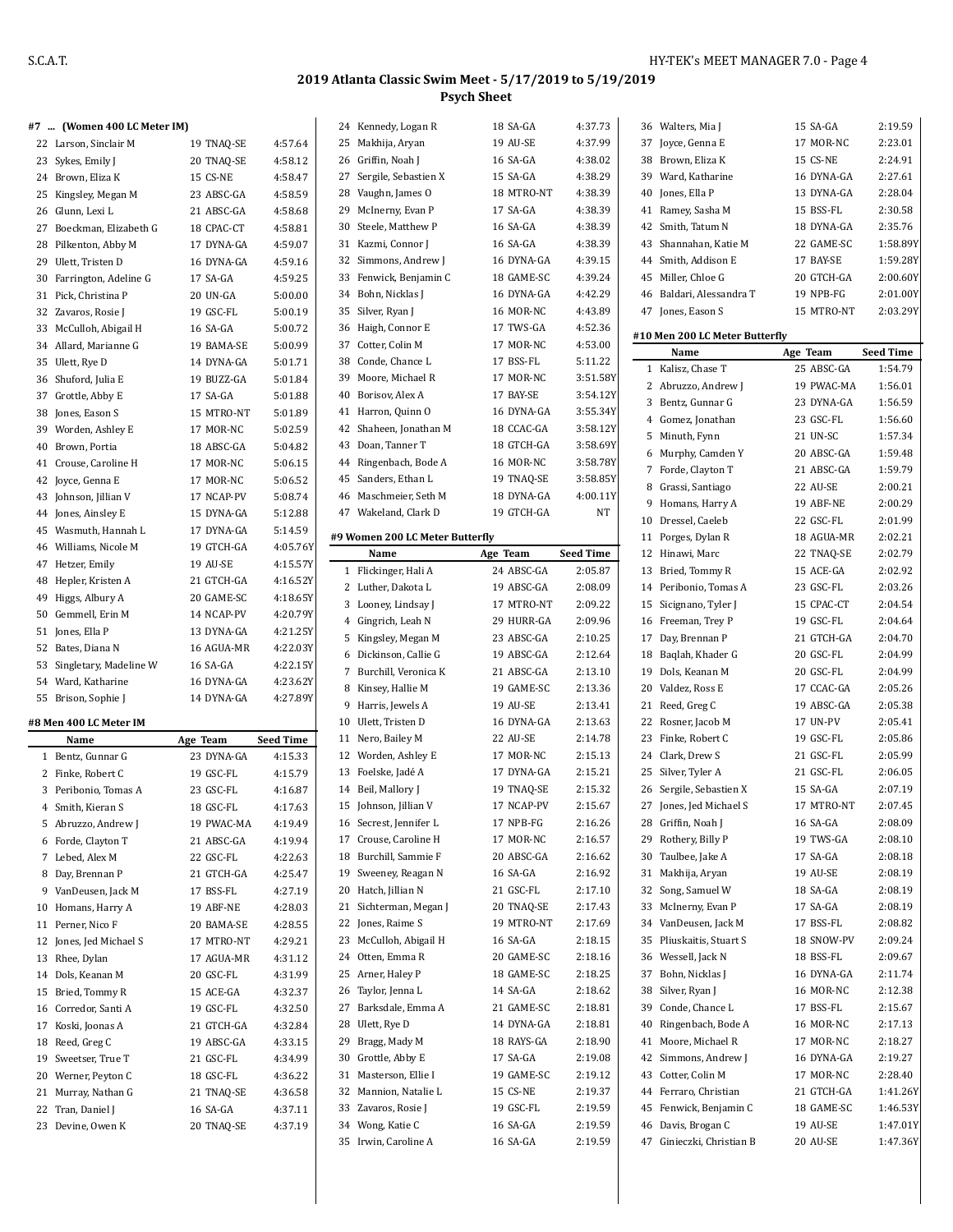#### **#10 ... (Men 200 LC Meter Butterfly)**

|    | 48 Auerbach, Cade E    | 20 BAMA-SE | 1:47.58Y |
|----|------------------------|------------|----------|
|    | 49 Townsend, Patrick E | 19 TNAO-SE | 1:48.28Y |
| 50 | Barone, Kyle B         | 19 GTCH-GA | 1:48.69Y |
|    | 51 Corredor, Santi A   | 19 GSC-FL  | 1:49.27Y |
| 52 | Borisov, Alex A        | 17 BAY-SE  | 1:49.46Y |
|    | 53 Werner, Peyton C    | 18 GSC-FL  | 1:49.49Y |
|    | 54 Getahoun, Mikael M  | 17 SPAC-GA | 1:49.87Y |
| 55 | Sacca, Peter A         | 16 SPAC-GA | 1:50.13Y |
|    | 56 Mills, Lucas O      | 20 TNAQ-SE | 1:50.14Y |
|    | 57 Hillis, Dillon W    | 18 GSC-FL  | 1:50.21Y |
|    | 58 Fitch, David R      | 15 NCAP-PV | 1:50.48Y |
| 59 | Harron, Quinn O        | 16 DYNA-GA | 1:51.05Y |
| 60 | Vaughn, James O        | 18 MTRO-NT | 1:51.12Y |
| 61 | Ssengonzi, Jesse S     | 16 MOR-NC  | 1:51.39Y |
| 62 | Shaheen, Jonathan M    | 18 CCAC-GA | 1:51.57Y |
| 63 | McGee, Eien T          | 19 TNAQ-SE | 1:51.59Y |
|    | 64 Hattery, Jack R     | 17 BSS-FL  | 1:53.87Y |
| 65 | Rhee, Dylan            | 17 AGUA-MR | 2:17.26L |

#### **#11 Women 50 LC Meter Freestyle**

|    | Name                    | Age Team   | <b>Seed Time</b> |
|----|-------------------------|------------|------------------|
| 1  | Smoliga, Olivia M       | 24 ABSC-GA | 24.70            |
| 2  | Fa'amausili, Gabi A     | 19 ABSC-GA | 25.02            |
| 3  | Brown, Erika J          | 20 TNAQ-SE | 25.17            |
| 4  | Hinds, Natalie A        | 25 ABSC-GA | 25.19            |
| 5  | Grinter, Bailey A       | 19 TNAQ-SE | 25.40            |
| 6  | Burchill, Veronica K    | 21 ABSC-GA | 25.45            |
| 7  | Douglass, Kate C        | 17 CPAC-CT | 25.46            |
| 8  | Parker, Maxine C        | 16 CPAC-CT | 25.66            |
| 9  | Antoniou, Kalia         | 19 BAMA-SE | 25.68            |
| 10 | Molnar, Flora           | 21 BAMA-SE | 25.73            |
| 11 | Weir, Amanda J          | 33 SA-GA   | 25.74            |
| 12 | Garofalo, Bella D       | 21 GSC-FL  | 25.94            |
| 13 | Rothrock, Trude R       | 19 TNAQ-SE | 25.98            |
|    | 14 Moseley, Stanzi F    | 21 TNAQ-SE | 26.00            |
| 15 | Gemmell, Erin M         | 14 NCAP-PV | 26.14            |
|    | 16 Phang, June Y        | 15 SA-GA   | 26.14            |
| 17 | Sichterman, Megan J     | 20 TNAQ-SE | 26.15            |
| 18 | Dressel, Sherridon L    | 20 GSC-FL  | 26.17            |
|    | 19 Ball, Emma C         | 20 GSC-FL  | 26.27            |
|    | 20 Woody, Julie J       | 25 SST-GA  | 26.32            |
| 21 | Raab, Meaghan M         | 23 NAC-SE  | 26.42            |
| 22 | Clevenger, Robyn N      | 21 AU-SE   | 26.44            |
| 23 | Smith, Tatum N          | 18 DYNA-GA | 26.51            |
|    | 24 Bender, Lyndsey B    | 20 SA-GA   | 26.55            |
| 25 | Pintar, Tjasa           | 22 UN-SE   | 26.56            |
|    | 26 Secrest, Jennifer L  | 17 NPB-FG  | 26.61            |
| 27 | Stout, Jordan M         | 21 ABSC-GA | 26.63            |
| 28 | Surrency, Allie K       | 21 BAMA-SE | 26.71            |
| 29 | Bindi, Tori E           | 21 GSC-FL  | 26.75            |
| 30 | Ulett, Tristen D        | 16 DYNA-GA | 26.78            |
| 31 | Krevitt, Charlotte      | 17 AGUA-MR | 26.83            |
| 32 | Morris, Katelyn M       | 16 SA-GA   | 26.86            |
| 33 | Normark, Eliza C        | 18 MAAC-GA | 26.88            |
|    | 34 Carnevale, Sofia     | 21 ESWIM   | 26.91            |
| 35 | Cordle, Maddie R        | 18 SA-GA   | 26.93            |
| 36 | Burke, Lily J           | 16 SA-GA   | 26.93            |
| 37 | Thompson, Sarah-Grace G | 17 SA-GA   | 26.94            |
| 38 | Livingston, Sarah C     | 16 SA-GA   | 26.94            |
| 39 | Farrington, Adeline G   | 17 SA-GA   | 26.94            |
|    |                         |            |                  |

 $\overline{\phantom{a}}$ 

|    | 40 Galbraith, Hailey A        | 15 SPAC-GA      | 26.95            |
|----|-------------------------------|-----------------|------------------|
| 41 | Bernhardt, Rachel E           | 24 GAME-SC      | 26.97            |
|    | 42 Alexander, Emma K          | 18 SA-GA        | 26.97            |
|    | 43 Niemann, Courtney K        | 18 SA-GA        | 26.98            |
|    | 44 Caamano, Kiara             | 15 NPB-FG       | 26.99            |
|    | 45 Hillis, Gabrielle B        | 20 GSC-FL       | 26.99            |
|    | 46 Stephens, Julianna M       | 17 SA-GA        | 26.99            |
|    | 47 Bertschi, Samantha M       | 16 SA-GA        | 26.99            |
|    | 48 Johnson, Gigi L            | 15 SA-GA        | 26.99            |
| 49 | Jardina, Annie F              | 15 SA-GA        | 26.99            |
|    | 50 Martin, Lauren E           | 17 SA-GA        | 26.99            |
| 51 | Lillie, Nanami K              | 16 SA-GA        | 26.99            |
|    | 52 Gomez, Nicole M            | 17 NPB-FG       | 27.02            |
|    | 53 Cornell, Emily B           | 21 GAME-SC      | 27.02            |
|    | 54 Cera, Adrianna E           | 17 MOR-NC       | 27.06            |
|    | 55 Chen, Erika B              | 16 NCAP-PV      | 27.23            |
|    | 56 Moore, Anna C              | 15 BSS-FL       | 27.23            |
|    | 57 Waldrep, Ellie G           | 16 BAY-SE       | 27.31            |
|    | 58 Akbay, Ayris S             | 19 GAME-SC      | 27.47            |
|    | 59 Sand, Adair B              | 17 BSS-FL       | 27.48            |
|    | 60 Truwit. Alexandra M        | 18 CPAC-CT      | 27.50            |
| 61 | Schwab, Carly A               | 17 BSS-FL       | 27.56            |
|    | 62 Richardson, Jory N         | 14 MAAC-GA      | 27.58            |
|    | 63 Glunn, Lexi L              | 21 ABSC-GA      | 27.60            |
|    | 64 Peoples, Olivia G          | 15 BSS-FL       | 27.68            |
| 65 | Cardwell, Mary Claire C       | 20 ABSC-GA      | 27.85            |
|    | 66 Duracinsky, Maddie R       | 18 MOR-NC       | 28.00            |
|    | 67 McFaddin, Avery            | 16 SCAT-GA      | 28.19            |
|    | 68 Lee, Caroline R            | 21 GTCH-GA      | 28.22            |
|    | 69 Henry, Alicia A            | 15 DYNA-GA      | 28.40            |
|    | 70 Wesch, Erika R             | 18 NPB-FG       | 28.57            |
| 71 | Boeckman, Elizabeth G         | 18 CPAC-CT      | 29.65            |
|    | 72 Weakley, Regan G           | 18 AU-SE        | 23.01Y           |
|    | 73 Porter, Camille C          | 21 AU-SE        | 23.05Y           |
|    | 74 DeCoursey, Greta K         | <b>20 UN-SE</b> | 23.17Y           |
|    | 75 Yager, Alexis A            | 20 TNAQ-SE      | 23.19Y           |
|    | 76 Kelly, Julia L             | 17 SPAC-GA      | 23.21Y           |
|    | 77 Merritt, Jessica M         | 21 AU-SE        | 23.22Y           |
|    | 78 Curry, Peyton N            | 16 DYNA-GA      | 23.28Y           |
|    | 79 Cimino, Sarah Margaret M   | 20 AU-SE        | 23.29Y           |
|    | 80 Walker, Emma C             | 19 GAME-SC      | 23.37Y           |
| 81 | Schwarz, Jenessa N            | 17 TPA-FL       | 23.44Y           |
| 82 | Bullock, Addie Rose R         | 17 RAYS-GA      | 23.48Y           |
|    | 83 Gebel, Alex E              | 20 TNAO-SE      | 23.49Y           |
|    | 84 Williams, Jami M           | 18 GTCH-GA      | 23.74Y           |
| 85 | Spence, Caroline G            | 20 GAME-SC      | 26.37Y           |
| 86 | Lewis, Camryn L               | 16 TWS-GA       | 26.99Y           |
|    |                               |                 |                  |
|    | #12 Men 50 LC Meter Freestyle |                 |                  |
|    | Name                          | Age Team        | <b>Seed Time</b> |
| 1  | Risolvato, Erik J             | 25 UN-SE        | 22.22            |
| 2  | Pisani, Will J                | 21 FSU-FL       | 22.30            |
|    | 3 Martinez Scarpe, Enzo M     | 24 GSC-FL       | 22.60            |
|    | 4 Koski, Matias M             | 24 ABSC-GA      | 22.62            |
|    | 5 Farris, Dean N              | 21 HARV-NE      | 22.62            |
|    | 6 Coetzee, Ryan               | 23 TNAQ-SE      | 22.66            |
|    | 7 Connolly, Alec M            | 21 TNAQ-SE      | 22.72            |
|    | 8 Berneburg, Jonathan         | 21 BAMA-SE      | 22.80            |
|    | 9 Davis, Will                 | 19 GSC-FL       | 22.84            |
|    | 10 Main, Corey C              | 24 GSC-FL       | 23.06            |
| 11 | Baqlah, Khader G              | 20 GSC-FL       | 23.06            |
| 12 | Deryk, Cooper J               | 19 FSU-FL       | 23.12            |

| 13 | Mestre Vivas, Alberto A   | 19 GSC-FL  | 23.23  |
|----|---------------------------|------------|--------|
|    | 14 Goldfaden, Itay        | 23 SCAR-SC | 23.24  |
| 15 | Acevedo, Javier           | 21 AAC     | 23.26  |
|    | 16 Mitchell, John P       | 21 UKY-KY  | 23.31  |
| 17 |                           | 19 GSC-FL  |        |
|    | Davis, William I          |            | 23.35  |
| 18 | Grassi, Santiago          | 22 AU-SE   | 23.40  |
| 19 | McCusker, Max C           | 19 FSU-FL  | 23.48  |
| 20 | Quinn, Gerry D            | 21 GSC-FL  | 23.49  |
| 21 | Collazo Torres, Jan M     | 17 TPA-FL  | 23.58  |
| 22 | Arnold, Michael S         | 29 GOLD-GA | 23.64  |
|    | 23 Kirby, Jack S          | 18 BAY-SE  | 23.73  |
| 24 | Muhammad, Kamal I         | 16 SPAC-GA | 23.73  |
| 25 | Scruggs, Riley R          | 18 SA-GA   | 23.73  |
| 26 | Szaranek, Jack            | 21 GSC-FL  | 23.79  |
| 27 | Bell, Liam K              | 18 USAC-GA | 23.81  |
| 28 | Pastel, Aidan C           | 21 GTCH-GA | 23.81  |
| 29 | Said, Youssef A           | 21 ABSC-GA | 23.83  |
| 30 | Cheney, Teagan M          | 19 ABSC-GA | 23.85  |
| 31 | Magahey, Jake M           | 17 SA-GA   | 23.86  |
| 32 | Curry, Brooks V           | 18 DYNA-GA | 23.87  |
| 33 | Stange, Marty C           | 20 GSC-FL  | 23.90  |
| 34 | Callahan, Tate R          | 20 GSC-FL  | 23.94  |
| 35 |                           | 17 TPA-FL  | 23.96  |
|    | Uttley, Luke G            |            |        |
| 36 | Crossland, David          | 21 AU-SE   | 23.99  |
| 37 | Raab, Tim J               | 21 TNAQ-SE | 24.10  |
| 38 | Murphy, Camden Y          | 20 ABSC-GA | 24.16  |
|    | 39 Tosh, Caleb J          | 22 GAME-SC | 24.18  |
| 40 | Spektor, Ariel J          | 20 BSS-FL  | 24.24  |
| 41 | Sztolcman, Christian M    | 19 AU-SE   | 24.29  |
| 42 | Davey, Ethan M            | 18 SPAC-GA | 24.29  |
| 43 | Aikins, Jack H            | 16 SA-GA   | 24.32  |
| 44 | Crespo, Edgar R           | 30 SA-GA   | 24.32  |
| 45 | Upchurch, Owen O          | 21 AU-SE   | 24.36  |
| 46 | Dubois, Wilson L          | 17 SA-GA   | 24.36  |
| 47 | Epler, Robbie J           | 19 GAME-SC | 24.37  |
| 48 | Goeckel, Philip P         | 20 ABSC-GA | 24.37  |
| 49 | Kalenik, Nicholas A       | 17 SA-GA   | 24.37  |
| 50 | Allison, Grant M          | 17 SPAC-GA | 24.38  |
|    | 51 Goudie, Nicholas       | 18 DYNA-GA | 24.39  |
| 52 | Vaughn, James O           | 18 MTRO-NT | 24.39  |
|    | 53 D'Arrigo, Andrea M     | 24 GSC-FL  | 24.39  |
|    | 54 Mahaffey, Dakota W     | 21 GSC-FL  | 24.39  |
|    | 55 Januzelli, Carter J    | 19 SA-GA   | 24.39  |
|    | 56 Brand, Noah E          | 18 SA-GA   |        |
|    |                           |            | 24.39  |
|    | 57 Hinkes, Connor A       | 17 SA-GA   | 24.39  |
|    | 58 Reyman, Alex J         | 17 SA-GA   | 24.39  |
|    | 59 Pittenger, TJ J        | 15 SA-GA   | 24.39  |
|    | 60 Voloschin, Arie        | 17 DYNA-GA | 24.60  |
|    | 61 Wich-Glasen, Nils      | 24 UN-SC   | 24.82  |
|    | 62 Feldman, Benjamin L    | 17 CPAC-CT | 24.93  |
|    | 63 Main, Bayley H         | 22 GSC-FL  | 25.00  |
|    | 64 Monroe, Tre 'V C       | 15 NPB-FG  | 25.08  |
| 65 | Norgan, Grant C           | 20 ABSC-GA | 25.31  |
|    | 66 Miller, Kevin T        | 21 ABSC-GA | 25.48  |
|    | 67 Weddington, Langston D | 17 ACE-GA  | 25.71  |
|    | 68 Bartolomei, Gabe F     | 17 SCAT-GA | 25.79  |
|    | 69 Smith, Gavin C         | 17 NPB-FG  | 25.98  |
|    | 70 Gaines, Matthew J      | 17 DYNA-GA | 26.50  |
| 71 | Garcia Nohra, Neo R       | 17 BSS-FL  | 27.03  |
|    | 72 Bragg, Parker O        | 17 DYNA-GA | 27.84  |
|    | 73 Ionichev, Gleb         | 24 TNAQ-SE | 19.94Y |
|    | 74 Bailey, Seth S         | 18 TNAQ-SE | 19.95Y |
|    |                           |            |        |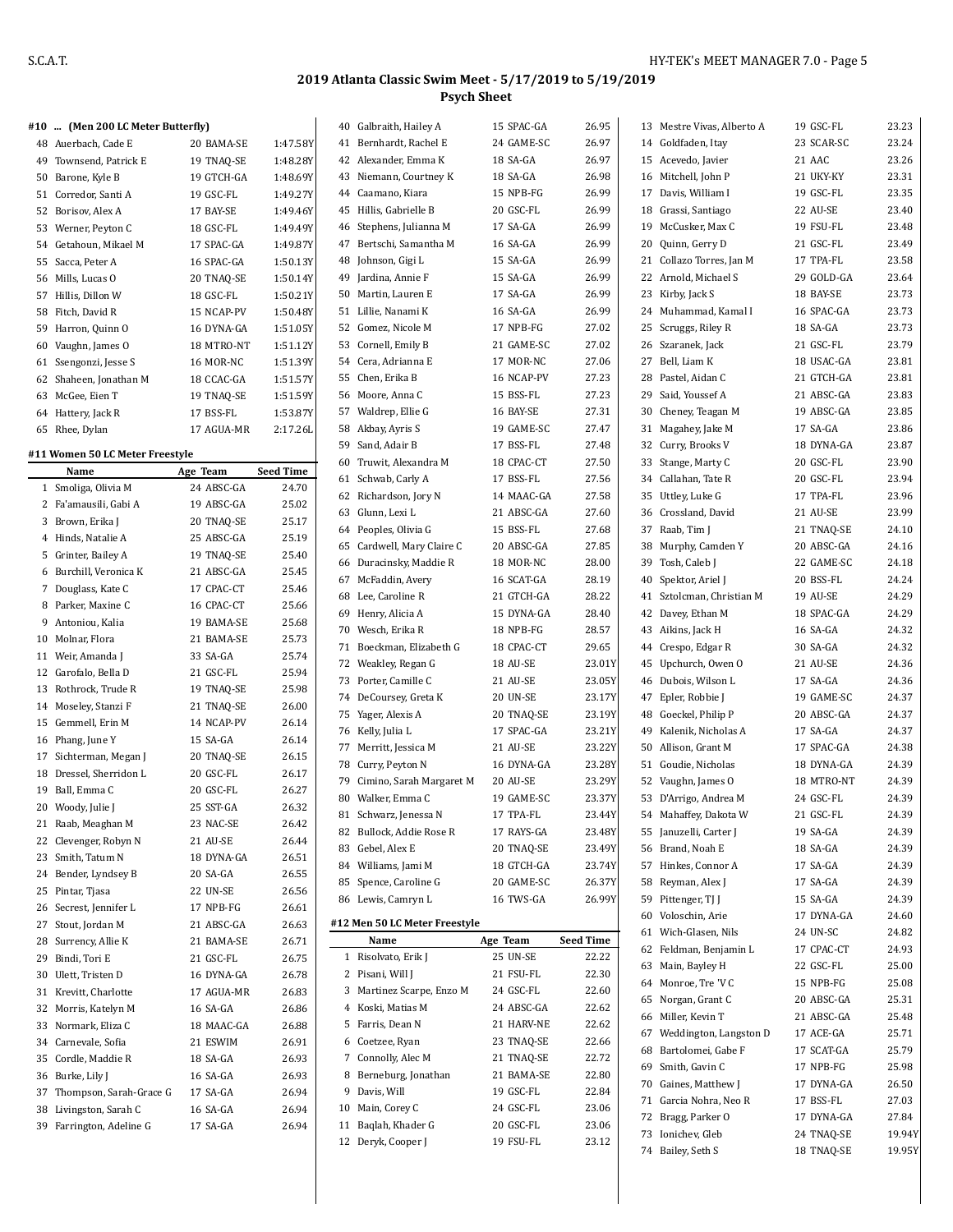|   | #12  (Men 50 LC Meter Freestyle)  |            |                  |    | 35 Conway, Madison A                     | 21 GSC-FL                | 1:05.12          | 31 Franklin, Zach C                        | 18 RAYS-GA             | 59.08              |
|---|-----------------------------------|------------|------------------|----|------------------------------------------|--------------------------|------------------|--------------------------------------------|------------------------|--------------------|
|   | 75 Yish, Matthew C                | 19 AU-SE   | 19.99Y           |    | 36 Thompson, Sarah-Grace G               | 17 SA-GA                 | 1:05.17          | 32 Cotter, Colin M                         | 17 MOR-NC              | 59.15              |
|   |                                   |            |                  |    | 37 Morris, Katelyn M                     | 16 SA-GA                 | 1:05.19          | 33 Getahoun, Mikael M                      | 17 SPAC-GA             | 59.19              |
|   | 76 Heinzel, Thomas J              | 20 AU-SE   | 20.12Y           |    |                                          |                          |                  |                                            |                        |                    |
|   | 77 Blevins-Boor, Ben R            | 20 TNAQ-SE | 20.14Y           |    | 38 Kingsley, Megan M                     | 23 ABSC-GA               | 1:05.21          | 34 Clark, Landon B                         | 17 RAYS-GA             | 59.42              |
|   | 78 Ferraro, Christian             | 21 GTCH-GA | 20.16Y           |    | 39 Bragg, Mady M                         | 18 RAYS-GA               | 1:05.22          | 35 Kennedy, Logan R                        | 18 SA-GA               | 59.46              |
|   | 79 Overbeek, Cade C               | 20 AU-SE   | 20.27Y           |    | 40 Hendrix, Riley E                      | 17 DYNA-GA               | 1:05.22          | 36 Mitchell, John P                        | 21 UKY-KY              | 59.50              |
|   | 80 Barone, Kyle B                 | 19 GTCH-GA | 20.40Y           |    | 41 Livingston, Sarah C                   | 16 SA-GA                 | 1:05.28          | 37 Tran, Daniel J                          | 16 SA-GA               | 59.50              |
|   | 81 Briggs, Nolan C                | 18 TNAQ-SE | 20.50Y           |    | 42 Cardwell, Mary Claire C               | 20 ABSC-GA               | 1:05.42          | 38 Curry, Brooks V                         | 18 DYNA-GA             | 59.57              |
|   | 82 Daniel, Austin C               | 19 GTCH-GA | 20.53Y           |    | 43 Cieplucha, Tess C                     | 20 TNAQ-SE               | 1:05.47          | 39 Kazmi, Connor J                         | 16 SA-GA               | 59.60              |
|   | 83 Walsh, Josh M                  | 19 TNAQ-SE | 20.64Y           |    | 44 Nero, Bailey M                        | 22 AU-SE                 | 1:05.49          | 40 Hebenstreit, Haden J                    | 18 SA-GA               | 59.64              |
|   | 84 Solomon, Arion                 | 18 SCAT-GA | 20.75Y           |    | 45 Zweifel, Ellie I                      | 19 GSC-FL                | 1:05.59          | 41 Grottle, Ben A                          | 15 SA-GA               | 59.66              |
|   | 85 McGee, Eien T                  | 19 TNAQ-SE | 20.76Y           |    | 46 Kasra, Lilly S                        | 17 SA-GA                 | 1:05.59          | 42 Mestre Vivas, Alberto A                 | 19 GSC-FL              | 59.69              |
|   | 86 Vater, Jonathan D              | 20 GTCH-GA | 20.80Y           |    | 47 Lillie, Nanami K                      | 16 SA-GA                 | 1:05.59          | 43 Dols, Keanan M                          | 20 GSC-FL              | 59.99              |
|   |                                   |            |                  |    | 48 Perry, Caroline E                     | 18 SA-GA                 | 1:05.76          | 44 Bohn, Nicklas J                         | 16 DYNA-GA             | 1:00.18            |
|   | 87 Feyerick, Brett W              | 16 NCAP-PV | 20.85Y           |    |                                          |                          | 1:06.59          |                                            |                        |                    |
|   | 88 Moore, Jack P                  | 17 SNOW-PV | 20.89Y           | 49 | Jardina, Annie F                         | 15 SA-GA                 |                  | 45 Bragg, Parker O                         | 17 DYNA-GA             | 1:00.42            |
|   | 89 Franklin, Zach C               | 18 RAYS-GA | 20.90Y           |    | 50 Johnson, Jillian V                    | 17 NCAP-PV               | 1:07.43          | 46 Smith, Gavin C                          | 17 NPB-FG              | 1:00.47            |
|   | 90 Shaheen, Jonathan M            | 18 CCAC-GA | 20.90Y           |    | 51 McFaddin, Avery                       | 16 SCAT-GA               | 1:07.91          | 47 Tosh, Caleb J                           | 22 GAME-SC             | 1:01.18            |
|   | 91 Sacca, Peter A                 | 16 SPAC-GA | 20.98Y           |    | 52 Cera, Adrianna E                      | 17 MOR-NC                | 1:08.20          | 48 Goudie, Nicholas                        | 18 DYNA-GA             | 1:01.50            |
|   | 92 Sicignano, Tyler J             | 15 CPAC-CT | 20.99Y           |    | 53 Wilder, Abi G                         | 19 AU-SE                 | 53.86Y           | 49 Franco, Luigi P                         | 15 TPA-FL              | 1:01.84            |
|   | 93 Kaye, Parker L                 | 20 TNAQ-SE | 20.99Y           |    | 54 Boone, Annie A                        | 21 AU-SE                 | 54.48Y           | 50 Oliver, Sam E                           | 17 SNOW-PV             | 1:01.95            |
|   | 94 Mills, Lucas O                 | 20 TNAQ-SE | 20.99Y           |    | 55 Cimino, Sarah Margaret M              | 20 AU-SE                 | 54.67Y           | 51 Silver, Ryan J                          | 16 MOR-NC              | 1:02.26            |
|   | 95 Houlie, Michael J              | 18 TNAQ-SE | 20.99Y           |    | 56 Williams, Jami M                      | 18 GTCH-GA               | 55.10Y           | 52 Gaines, Matthew J                       | 17 DYNA-GA             | 1:03.48            |
|   | 96 Branscombe, Tyler G            | 18 GTCH-GA | 21.15Y           |    | 57 Miller, Chloe G                       | 20 GTCH-GA               | 55.71Y           | 53 Wessell, Jack N                         | 18 BSS-FL              | 1:04.52            |
|   | 97 Warnakulasuriya, Leon H        | 20 GTCH-GA | 22.35Y           |    | 58 Hillmeyer, Savannah R                 | 19 GAME-SC               | 55.85Y           | 54 Voloschin, Arie                         | 17 DYNA-GA             | 1:05.99            |
|   |                                   |            |                  |    | 59 Brison, Sophie J                      | 14 DYNA-GA               | 56.22Y           | 55 Ssengonzi, Jesse S                      | 16 MOR-NC              | 1:08.26            |
|   | #13 Women 100 LC Meter Backstroke |            |                  |    | 60 Jones, Eason S                        | 15 MTRO-NT               | 56.34Y           | 56 Barone, Kyle B                          | 19 GTCH-GA             | 46.59Y             |
|   | Name                              | Age Team   | <b>Seed Time</b> |    | 61 Clevenger, Robyn N                    | 21 AU-SE                 | 56.49Y           | 57 Ginieczki, Christian B                  | 20 AU-SE               | 47.67Y             |
|   | 1 Smoliga, Olivia M               | 24 ABSC-GA | 58.73            |    |                                          |                          |                  |                                            |                        |                    |
|   | 2 Fa'amausili, Gabi A             | 19 ABSC-GA | 1:00.74          |    | 62 Shannahan, Katie M                    | 22 GAME-SC               | 57.15Y           | 58 Blevins-Boor, Ben R                     | 20 TNAQ-SE             | 47.74Y             |
|   | 3 Flickinger, Hali A              | 24 ABSC-GA | 1:00.96          |    | 63 Bates, Diana N                        | 16 AGUA-MR               | 1:06.80L         | 59 Davis, Brogan C                         | 19 AU-SE               | 49.45Y             |
|   | 4 Brown, Erika J                  | 20 TNAQ-SE | 1:00.96          |    | #14 Men 100 LC Meter Backstroke          |                          |                  | 60 Mills, Lucas O                          | 20 TNAQ-SE             | 49.84Y             |
|   |                                   |            |                  |    |                                          |                          |                  | 61 Gonzalez, Alex S                        | 17 SA-GA               | 49.87Y             |
|   |                                   |            |                  |    |                                          |                          |                  |                                            |                        |                    |
|   | 5 Ball, Emma C                    | 20 GSC-FL  | 1:01.70          |    | Name                                     | Age Team                 | <b>Seed Time</b> | 62 Simmons, Andrew J                       | 16 DYNA-GA             | 50.50Y             |
|   | 6 Larson, Sinclair M              | 19 TNAQ-SE | 1:02.01          |    | 1 Callahan, Tate R                       | 20 GSC-FL                | 49.12            | 63 Devine, Owen K                          | 20 TNAQ-SE             | 50.50Y             |
|   | 7 Grinter, Bailey A               | 19 TNAQ-SE | 1:02.11          |    | 2 Acevedo, Javier                        | 21 AAC                   | 53.64            | 64 Koski, Joonas A                         | 21 GTCH-GA             | 50.82Y             |
|   | 8 Dickinson, Callie G             | 19 ABSC-GA | 1:02.22          |    | 3 Farris, Dean N                         | 21 HARV-NE               | 54.21            | 65 Bailey, Seth S                          | 18 TNAQ-SE             | 50.97Y             |
| 9 | Dressel, Sherridon L              | 20 GSC-FL  | 1:02.27          |    | 4 Garcia, Matthew J                      | 21 TNAQ-SE               | 54.93            | 66 Khoo, Lionel C                          | 24 GAME-SC             | NT                 |
|   | 10 Ulett, Rye D                   | 14 DYNA-GA | 1:02.63          |    | 5 Said, Youssef A                        | 21 ABSC-GA               | 55.08            |                                            |                        |                    |
|   | 11 Burchill, Sammie F             | 20 ABSC-GA | 1:02.91          |    | 6 Main, Corey C                          | 24 GSC-FL                | 55.24            | #15 Women 200 LC Meter Breaststroke        |                        |                    |
|   | 12 Ulett, Tristen D               | 16 DYNA-GA | 1:02.96          |    | 7 Fridlander, David                      | 23 UTAH-UT               | 55.62            | Name                                       | Age Team               | <b>Seed Time</b>   |
|   | 13 Small, Meghan N                | 20 TNAQ-SE | 1:03.00          |    | 8 Main, Bayley H                         | 22 GSC-FL                | 56.15            | 1 Margalis, Melanie A                      | 27 SPA-FL              | 2:24.62            |
|   | 14 Hinds, Natalie A               | 25 ABSC-GA | 1:03.06          |    | 9 Dunham, Bradley T                      | 19 SA-GA                 | 56.44            | 2 Pearl, Vanessa A                         | 19 GSC-FL              | 2:25.97            |
|   | 15 Homovich, Maddie L             | 19 MOR-NC  | 1:03.14          |    | 10 Young, Ethan H                        | 21 CAL-CC                | 56.73            | 3 Raab, Meaghan M                          | 23 NAC-SE              | 2:30.16            |
|   |                                   |            |                  |    | 11 Kirby, Jack S                         | 18 BAY-SE                | 56.75            | 4 Higgs, Albury A                          | 20 GAME-SC             | 2:30.83            |
|   | 16 Waldrep, Ellie G               | 16 BAY-SE  | 1:03.34          |    |                                          |                          |                  |                                            |                        |                    |
|   | 17 Harris, Jewels A               | 19 AU-SE   | 1:03.77          |    | 12 Beach, Ethan S                        | 19 GSC-FL                | 56.80            | 5 Farrington, Adeline G                    | 17 SA-GA               | 2:31.08            |
|   | 18 Otten, Emma R                  | 20 GAME-SC | 1:03.78          |    | 13 Smith, Kieran S                       | 18 GSC-FL                | 56.81            | 6 Popov, Nikol A                           | 19 TNAQ-SE             | 2:31.21            |
|   | 19 Lee, Caroline R                | 21 GTCH-GA | 1:03.86          |    | 14 Homans, Harry A                       | 19 ABF-NE                | 57.09            | 7 Bernhardt, Rachel E                      | 24 GAME-SC             | 2:32.18            |
|   | 20 Cornell, Emily B               | 21 GAME-SC | 1:03.93          |    | 15 Walsh, Keegan J                       | 19 SA-GA                 | 57.10            | 8 Carnevale, Sofia                         | 21 ESWIM               | 2:32.43            |
|   | 21 Zavaros, Rosie J               | 19 GSC-FL  | 1:04.05          |    | 16 Murray, Nathan G                      | 21 TNAQ-SE               | 57.21            | 9 Yager, Alexis A                          | 20 TNAQ-SE             | 2:32.46            |
|   | 22 Alexander, Emma K              | 18 SA-GA   | 1:04.16          |    | 17 Feyerick, Brett W                     | 16 NCAP-PV               | 57.22            | 10 Glunn, Lexi L                           | 21 ABSC-GA             | 2:33.58            |
|   | 23 Bullock, Addie Rose R          | 17 RAYS-GA | 1:04.22          |    | 18 Smith, Lleyton A                      | 18 SA-GA                 | 57.34            | 11 Barksdale, Emma A                       | 21 GAME-SC             | 2:33.80            |
|   | 24 Brown, Portia                  | 18 ABSC-GA | 1:04.29          |    | 19 Mahaffey, Dakota W                    | 21 GSC-FL                | 57.38            | 12 Gulle, Jordyn C                         | 20 ABSC-GA             | 2:34.99            |
|   | 25 Antoniou, Kalia                | 19 BAMA-SE | 1:04.33          |    | 20 Abruzzo, Andrew J                     | 19 PWAC-MA               | 57.43            | 13 Henry, Alicia A                         | 15 DYNA-GA             | 2:35.06            |
|   | 26 Saxon, Rachel G                | 16 SA-GA   | 1:04.52          |    | 21 Connolly, Alec M                      | 21 TNAQ-SE               | 57.55            | 14 Sykes, Emily J                          | 20 TNAQ-SE             | 2:35.66            |
|   | 27 Parker, Maxine C               | 16 CPAC-CT | 1:04.54          |    | 22 Silver, Tyler A                       | 21 GSC-FL                | 57.79            | 15 Johnson, Gigi L                         | 15 SA-GA               | 2:35.70            |
|   | 28 Kraus, Mari L                  | 19 GAME-SC | 1:04.81          |    | 23 Beach, Clark G                        | 19 GSC-FL                | 57.95            | 16 Purnell, Natalie E                      | 22 FSU-FL              | 2:35.85            |
|   |                                   |            |                  |    |                                          |                          |                  |                                            |                        |                    |
|   | 29 Everritt, Megan E              | 21 TARA-GA | 1:04.93          |    | 24 Aikins, Jack H                        | 16 SA-GA                 | 58.29            | 17 Masterson, Ellie I                      | 19 GAME-SC             | 2:36.06            |
|   | 30 Burke, Lily J                  | 16 SA-GA   | 1:05.03          |    | 25 Muhammad, Kamal I                     | 16 SPAC-GA               | 58.31            | 18 Faulconer, Savanna J                    | 20 GSC-FL              | 2:36.15            |
|   | 31 Sand, Adair B                  | 17 BSS-FL  | 1:05.07          |    | 26 Crossland, David                      | 21 AU-SE                 | 58.42            | 19 Joyce, Genna E                          | 17 MOR-NC              | 2:36.41            |
|   | 32 Douglass, Kate C               | 17 CPAC-CT | 1:05.08          |    | 27 Taylor, Alexander J                   | 21 SA-GA                 | 58.70            | 20 Higgs, Lilly L                          | 18 SMAC-NC             | 2:36.43            |
|   | 33 Wasmuth, Hannah L              | 17 DYNA-GA | 1:05.10          |    | 28 Gallagher, Daniel B                   | 17 DYNA-GA               | 58.95            | 21 Shuford, Julia E                        | 19 BUZZ-GA             | 2:36.63            |
|   | 34 Kelly, Julia L                 | 17 SPAC-GA | 1:05.12          | 29 | Bartolomei, Gabe F<br>30 Rutberg, Noah J | 17 SCAT-GA<br>16 NCAP-PV | 59.03<br>59.04   | 22 Porter, Cecilia M<br>23 Fertel, Kelly A | 17 BAY-SE<br>21 GSC-FL | 2:36.86<br>2:37.33 |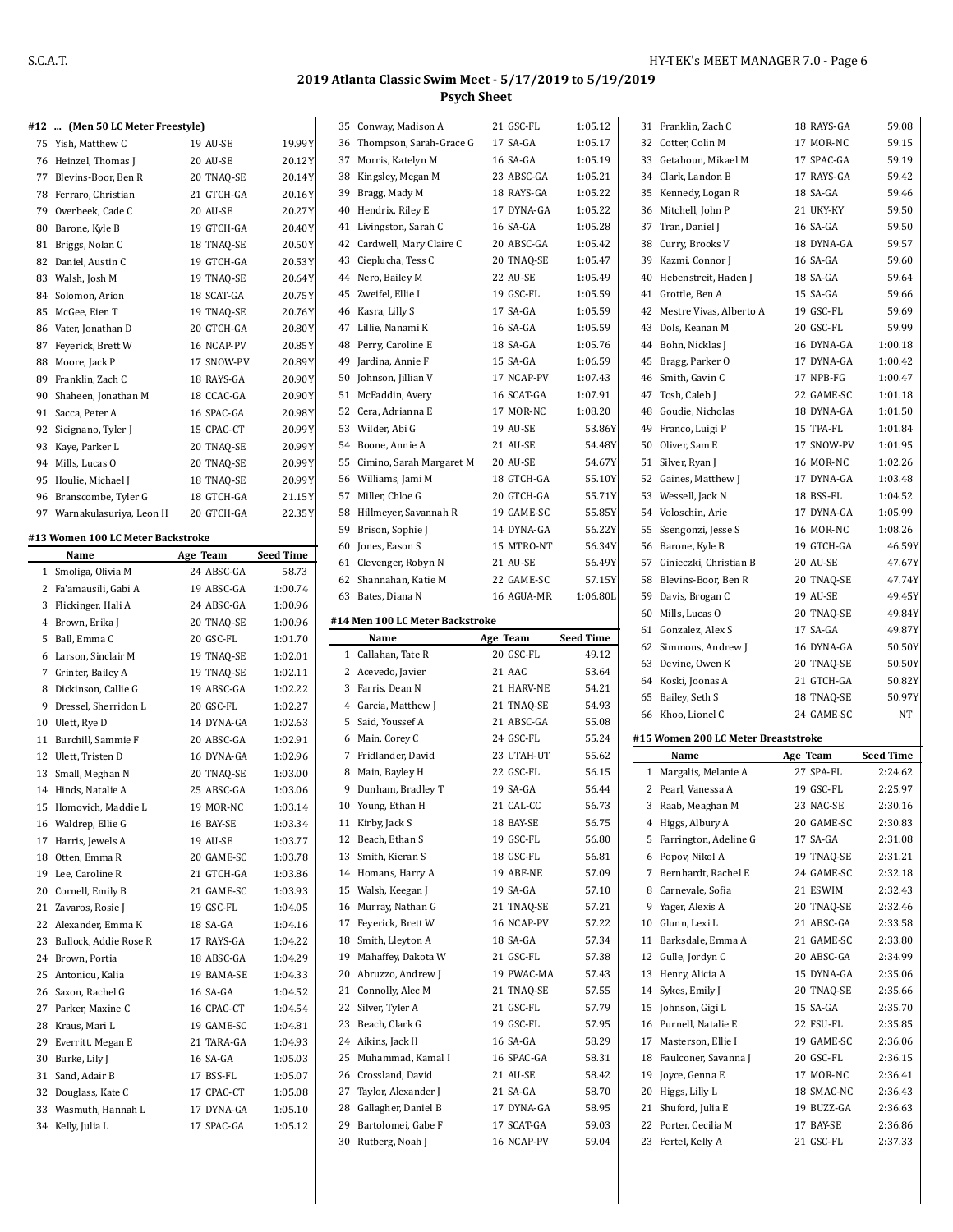| #15  (Women 200 LC Meter Breaststroke) |
|----------------------------------------|

|    | 24 Menendez Nava, Ana    | 20 GAME-SC      | 2:38.18  |
|----|--------------------------|-----------------|----------|
|    | 25 Allard, Marianne G    | 19 BAMA-SE      | 2:38.32  |
|    | 26 Cieplucha, Tess C     | 20 TNAO-SE      | 2:38.42  |
| 27 | Katzer, Danika J         | 18 TNAO-SE      | 2:38.76  |
| 28 | Schreiber, Sheridan C    | 19 SA-GA        | 2:39.48  |
|    | 29 Ward, Katharine       | 16 DYNA-GA      | 2:39.97  |
| 30 | DeBoer, Adrianna G       | 21 GSC-FL       | 2.39.99  |
| 31 | Perry, Caroline E        | 18 SA-GA        | 2:40.03  |
|    | 32 Izaguirre, Caroline G | 18 SA-GA        | 2:40.06  |
|    | 33 Wong, Katie C         | 16 SA-GA        | 2:40.09  |
|    | 34 Niemann, Courtney K   | 18 SA-GA        | 2:40.09  |
| 35 | Martin, Lauren E         | 17 SA-GA        | 2:40.09  |
|    | 36 Burke, Lily J         | 16 SA-GA        | 2:40.09  |
| 37 | Von Biberstein, Julia K  | 19 DYNA-GA      | 2:40.77  |
| 38 | Phang, June Y            | 15 SA-GA        | 2:40.90  |
| 39 | McKenna, Paige S         | 16 NCAP-PV      | 2:43.12  |
| 40 | Smith, Tatum N           | 18 DYNA-GA      | 2:44.32  |
| 41 | Schwarz, Jenessa N       | 17 TPA-FL       | 2:48.94  |
| 42 | Schwab, Carly A          | 17 BSS-FL       | 2:49.66  |
| 43 | Ramey, Sasha M           | 15 BSS-FL       | 2:49.95  |
| 44 | Peoples, Olivia G        | 15 BSS-FL       | 2:15.26Y |
| 45 | Moore, Anna C            | 15 BSS-FL       | 2:15.59Y |
| 46 | Jones, Ainsley E         | 15 DYNA-GA      | 2:15.61Y |
| 47 | Parker, Mcauley M        | 20 AU-SE        | 2:16.57Y |
| 48 | Gebel. Alex E            | 20 TNAO-SE      | 2:16.88Y |
| 49 | Brown, Eliza K           | <b>15 CS-NE</b> | 2:17.80Y |
| 50 | Bates, Diana N           | 16 AGUA-MR      | 2:18.23Y |
| 51 | Foelske, Jadé A          | 17 DYNA-GA      | 2:18.53Y |
| 52 | Zweifel, Ellie I         | 19 GSC-FL       | 2:18.97Y |
| 53 | Johnson, Jane T          | 19 AU-SE        | 2:18.99Y |

#### **#16 Men 200 LC Meter Breaststroke**

|    | Name                | Age Team   | <b>Seed Time</b> |
|----|---------------------|------------|------------------|
| 1  | Lewis, Aedan M      | 19 CPAC-CT | 2:00.02          |
| 2  | Kalisz, Chase T     | 25 ABSC-GA | 2:09.90          |
| 3  | Wich-Glasen, Nils   | 24 UN-SC   | 2:11.88          |
| 4  | Khoo, Lionel C      | 24 GAME-SC | 2:15.24          |
| 5  | Rhee, Dylan         | 17 AGUA-MR | 2:16.87          |
| 6  | Perner, Nico F      | 20 BAMA-SE | 2:18.32          |
| 7  | Browne, Ethan M     | 22 AUB-SE  | 2:18.75          |
| 8  | Lebed, Alex M       | 22 GSC-FL  | 2:19.21          |
| 9  | Hillis, Dillon W    | 18 GSC-FL  | 2:19.50          |
| 10 | Ford, Jackson J     | 21 DYNA-GA | 2:19.83          |
| 11 | Peribonio, Tomas A  | 23 GSC-FL  | 2:20.99          |
| 12 | Crespo, Edgar R     | 30 SA-GA   | 2:21.29          |
| 13 | Dalmolin, Jack F    | 20 ABSC-GA | 2:21.44          |
| 14 | Feldman, Benjamin L | 17 CPAC-CT | 2:21.47          |
| 15 | Tvrdik, Cameron M   | 16 SA-GA   | 2:22.66          |
| 16 | Ringenbach, Bode A  | 16 MOR-NC  | 2:23.56          |
| 17 | Seith, Jackson C    | 20 FSU-FL  | 2:24.04          |
| 18 | Day, Brennan P      | 21 GTCH-GA | 2:24.60          |
| 19 | Steele, Matthew P   | $16$ SA-GA | 2:24.78          |
| 20 | Song, Samuel W      | 18 SA-GA   | 2:25.01          |
| 21 | Bartlett, Tory      | 19 RAYS-GA | 2:25.30          |
| 22 | Harron, Quinn O     | 16 DYNA-GA | 2:25.32          |
| 23 | McInerny, Evan P    | $17$ SA-GA | 2:25.57          |
| 24 | Lopez Miro, Cobi S  | 17 BSS-FL  | 2:25.81          |
| 25 | Richart, James A    | 18 SA-GA   | 2:26.31          |
| 26 | Bethel, Henry       | 16 CCAC-GA | 2:26.68          |
| 27 | Stout, Charlie L    | 15 SA-GA   | 2:27.08          |

| 28 | Richardson, Noah L                       | 15 SA-GA   | 2:27.12          |
|----|------------------------------------------|------------|------------------|
| 29 | Tran, Daniel J                           | 16 SA-GA   | 2:27.18          |
| 30 | Jones, Jed Michael S                     | 17 MTRO-NT | 2:27.19          |
| 31 | Januzelli, Carter J                      | 19 SA-GA   | 2:27.19          |
|    | 32 Phifer, Ben A                         | 17 SA-GA   | 2:27.19          |
| 33 | Simmons, Andrew J                        | 16 DYNA-GA | 2:28.01          |
|    | 34 Gallagher, Daniel B                   | 17 DYNA-GA | 2:29.99          |
| 35 | Loubser, Luke R                          | 16 RAYS-GA | 2:31.88          |
| 36 | Budnitz, Jacob B                         | 17 SPAC-GA | 2:41.23          |
| 37 | Rowe, Spencer H                          | 19 AU-SE   | 1:54.02Y         |
| 38 | Houlie, Michael J                        | 18 TNAQ-SE | 1:58.09Y         |
|    | 39 Borisov, Alex A                       | 17 BAY-SE  | 1:58.48Y         |
|    | 40 Dillard, Jarel A                      | 19 TNAO-SE | 1:59.44Y         |
| 41 | Goldfaden, Itay                          | 23 SCAR-SC | 1:59.76Y         |
|    | 42 Kaye, Parker L                        | 20 TNAQ-SE | 2:01.75Y         |
| 43 | Massey, Luke D                           | 19 TNAQ-SE | 2:02.97Y         |
|    | 44 Haigh, Connor E                       | 17 TWS-GA  | 2:03.71Y         |
| 45 | Hattery, Jack R                          | 17 BSS-FL  | 2:05.41Y         |
|    | 46 Merkle, Brooks B                      | 19 UN-SE   | 2:05.49Y         |
|    | 47 Wessell, Jack N                       | 18 BSS-FL  | 2:05.73Y         |
| 48 | Weddington, Langston D                   | 17 ACE-GA  | 2:05.76Y         |
| 49 | Kim, Joshua Y                            | 14 SPAC-GA | 2:19.43Y         |
|    |                                          |            |                  |
|    | #17 Women 400 LC Meter Freestyle<br>Name | Age Team   | <b>Seed Time</b> |
| 1  | Flickinger, Hali A                       | 24 ABSC-GA | 4:06.72          |
|    | 2 McMahon, Kensey P                      | 19 BAMA-SE | 4:10.46          |
|    | 3 Harnish, Courtney N                    | 20 YY-MA   | 4:11.44          |
|    | 4 Nunan, Amanda J                        | 20 TNAQ-SE | 4:11.58          |
|    | 5 Gingrich, Leah N                       | 29 HURR-GA | 4:11.77          |
|    | 6 Homovich, Maddie L                     | 19 MOR-NC  | 4:12.86          |
|    | 7 Stout, Jordan M                        | 21 ABSC-GA | 4:13.91          |
|    | 8 Darwent, Georgia L                     | 20 GSC-FL  | 4:15.04          |
| 9  | Hetzer, Emily                            | 19 AU-SE   | 4:15.57          |
| 10 | McCulloh, Abigail H                      | 16 SA-GA   | 4:16.60          |
| 11 | Scott, Sandra D                          | 20 ABSC-GA | 4:16.81          |
|    |                                          |            |                  |
|    |                                          | 17 BAY-SE  | 4:16.82          |
| 13 | 12 Smith, Addison E                      | 20 GSC-FL  | 4:17.02          |
|    | Faulconer, Savanna J                     | 23 NAC-SE  | 4:17.22          |
| 15 | 14 Raab, Meaghan M<br>Hatch, Jillian N   | 21 GSC-FL  | 4:17.30          |
|    | 16 Burchill, Veronica K                  | 21 ABSC-GA | 4:17.49          |
| 17 | McKenna, Paige S                         | 16 NCAP-PV | 4:17.59          |
| 18 |                                          | 21 GSC-FL  | 4:18.67          |
| 19 | Fertel, Kelly A<br>Larson, Sinclair M    | 19 TNAQ-SE | 4:20.58          |
|    | 20 Boeckman, Elizabeth G                 | 18 CPAC-CT | 4:20.89          |
| 21 | Arner, Haley P                           | 18 GAME-SC | 4:21.07          |
|    | 22 Baldari, Alessandra T                 | 19 NPB-FG  | 4:21.16          |
| 23 | Gomez, Nicole M                          | 17 NPB-FG  | 4.21.16          |
| 24 | Hippi, Jaqueline                         | 22 AU-SE   | 4:21.29          |
| 25 | Gemmell, Erin M                          | 14 NCAP-PV | 4:21.88          |
| 26 | Alexander, Emma K                        | 18 SA-GA   | 4:22.12          |
| 27 | Singletary, Madeline W                   | 16 SA-GA   | 4:22.21          |
|    | 28 Cera, Adrianna E                      | 17 MOR-NC  | 4:22.31          |
| 29 | Grottle, Abby E                          | 17 SA-GA   | 4:22.41          |
| 30 | Al Khatib, Sara                          | 21 BUZZ-GA | 4:22.79          |
| 31 | Cordle, Maddie R                         | 18 SA-GA   | 4:23.00          |
|    | 32 Wesch, Erika R                        | 18 NPB-FG  | 4:23.12          |
| 33 | Neas, Ashley S                           | 18 SA-GA   | 4:23.14          |
| 34 | Taylor, Jenna L                          | 14 SA-GA   | 4.23.38          |
| 35 | Sweeney, Reagan N                        | 16 SA-GA   | 4:23.56          |
| 36 | Brown, Erika J                           | 20 TNAQ-SE | 4:23.79          |

 $\overline{a}$ 

|                                                    | 38 Bindi, Tori E               | 21 GSC-FL               | 4:23.79            |
|----------------------------------------------------|--------------------------------|-------------------------|--------------------|
|                                                    | 39 Thompson, Sarah-Grace G     | 17 SA-GA                | 4:23.79            |
|                                                    | 40 Kinsey, Hallie M            | 19 GAME-SC              | 4:23.90            |
|                                                    | 41 Akbay, Ayris S              | 19 GAME-SC              | 4:24.95            |
|                                                    | 42 Kingsley, Megan M           | 23 ABSC-GA              | 4:25.07            |
|                                                    | 43 Brown, Portia               | 18 ABSC-GA              | 4:25.43            |
|                                                    | 44 Chen, Erika B               | 16 NCAP-PV              | 4:26.01            |
| 45                                                 | Duracinsky, Maddie R           | 18 MOR-NC               | 4:26.44            |
|                                                    | 46 Crouse, Caroline H          | 17 MOR-NC               | 4:30.22            |
| 47                                                 | Sand, Adair B                  | 17 BSS-FL               | 4:31.74            |
|                                                    | 48 Worden, Ashley E            | 17 MOR-NC               | 4:32.46            |
|                                                    | 49 Caamano, Kiara              | 15 NPB-FG               | 4:35.20            |
|                                                    | 50 Wasmuth, Hannah L           | 17 DYNA-GA              | 4:35.37            |
|                                                    | 51 Walker, Emma C              | 19 GAME-SC              | 4:37.45            |
|                                                    | 52 Jones, Ainsley E            | 15 DYNA-GA              | 4:38.70            |
|                                                    | 53 Curry, Peyton N             | 16 DYNA-GA              | 4:39.61            |
|                                                    | 54 Kraus, Mari L               | 19 GAME-SC              | 4:40.99            |
|                                                    | 55 Masterson, Ellie I          | 19 GAME-SC              | 4:44.54            |
|                                                    |                                |                         |                    |
|                                                    | 56 Mannion, Natalie L          | 15 CS-NE                | 4:45.93Y           |
|                                                    | 57 Jones, Raime S              | 19 MTRO-NT              | 4:50.55Y           |
|                                                    | 58 Merritt, Jessica M          | 21 AU-SE                | 4:51.97Y           |
|                                                    | 59 Wilder, Abi G               | 19 AU-SE                | 4:51.99Y           |
|                                                    | 60 Truwit, Alexandra M         | 18 CPAC-CT              | 4:52.07Y           |
|                                                    | 61 Johnson, Morgan M           | 19 GTCH-GA              | 4:53.76Y           |
|                                                    | 62 Moran, Macleary R           | 19 GTCH-GA              | 4:59.70Y           |
|                                                    | 63 Krevitt, Charlotte          | 17 AGUA-MR              | 4:32.00L           |
|                                                    | #18 Men 400 LC Meter Freestyle |                         |                    |
|                                                    | Name                           | Age Team                | <b>Seed Time</b>   |
| $\mathbf{1}$                                       | Sweetser, True T               | 21 GSC-FL               | 3:47.94            |
|                                                    |                                |                         |                    |
|                                                    | 2 Abruzzo, Andrew J            | 19 PWAC-MA              | 3:48.58            |
|                                                    | 3 Koski, Matias M              | 24 ABSC-GA              | 3:49.37            |
| 4                                                  | D'Arrigo, Andrea M             | 24 GSC-FL               | 3:49.88            |
| 5                                                  | Freeman, Trey P                | 19 GSC-FL               | 3:50.14            |
|                                                    | 6 Minuth, Fynn                 | 21 UN-SC                | 3:51.00            |
| 7                                                  | Magahey, Jake M                | 17 SA-GA                | 3:51.38            |
|                                                    | 8 Finke, Robert C              | 19 GSC-FL               | 3:52.25            |
| 9                                                  | Smith, Kieran S                | 18 GSC-FL               | 3:52.25            |
|                                                    |                                |                         |                    |
|                                                    | 10 Higgins, Walker A           | 22 TNAO-SE<br>21 GSC-FL | 3:52.66<br>3:56.00 |
|                                                    | 11 Anderson, Matthew K         |                         |                    |
|                                                    | 12 Fulcher, Joshua M           | 20 ABSC-GA              | 3:56.12            |
|                                                    | Miller, Kevin T                | 21 ABSC-GA              | 3:56.15            |
|                                                    | 14 Reed, Greg C                | 19 ABSC-GA              | 3:57.31            |
|                                                    | Clark, Drew S                  | 21 GSC-FL               | 3:57.45            |
|                                                    | 16 Dunham, Bradley T           | 19 SA-GA                | 3:57.53            |
|                                                    | 17 Oliver, Sam E               | 17 SNOW-PV              | 3:58.36            |
|                                                    | 18 Makhija, Aryan              | 19 AU-SE                | 3:58.36            |
|                                                    | 19 Corredor, Santi A           | 19 GSC-FL               | 3:59.45            |
|                                                    | 20 Forde, Clayton T            | 21 ABSC-GA              | 3:59.54            |
|                                                    | Hinawi, Marc                   | 22 TNAQ-SE              | 4:00.44            |
|                                                    | Callahan, Tate R               | 20 GSC-FL               | 4:00.96            |
|                                                    | Rosner, Jacob M                | 17 UN-PV                | 4:01.34            |
|                                                    | Sztolcman, Christian M         | 19 AU-SE                | 4:01.36            |
|                                                    | 25 VanDeusen, Jack M           | 17 BSS-FL               | 4:01.91            |
|                                                    | 26 Gomez, Jonathan             | 23 GSC-FL               | 4:02.70            |
|                                                    | 27 Werner, Peyton C            | 18 GSC-FL               | 4:03.24            |
|                                                    | 28 Porges, Dylan R             | 18 AGUA-MR              | 4:03.53            |
|                                                    | 29 Pliuskaitis, Stuart S       | 18 SNOW-PV              | 4:04.31            |
|                                                    | 30 Koski, Joonas A             | 21 GTCH-GA              | 4:04.99            |
|                                                    | Sergile, Sebastien X           | 15 SA-GA                | 4:05.29            |
|                                                    | Stout, Charlie L               | 15 SA-GA                | 4:05.76            |
| 13<br>15<br>21<br>22<br>23<br>24<br>31<br>32<br>33 | Hebenstreit, Haden J           | 18 SA-GA                | 4:05.93            |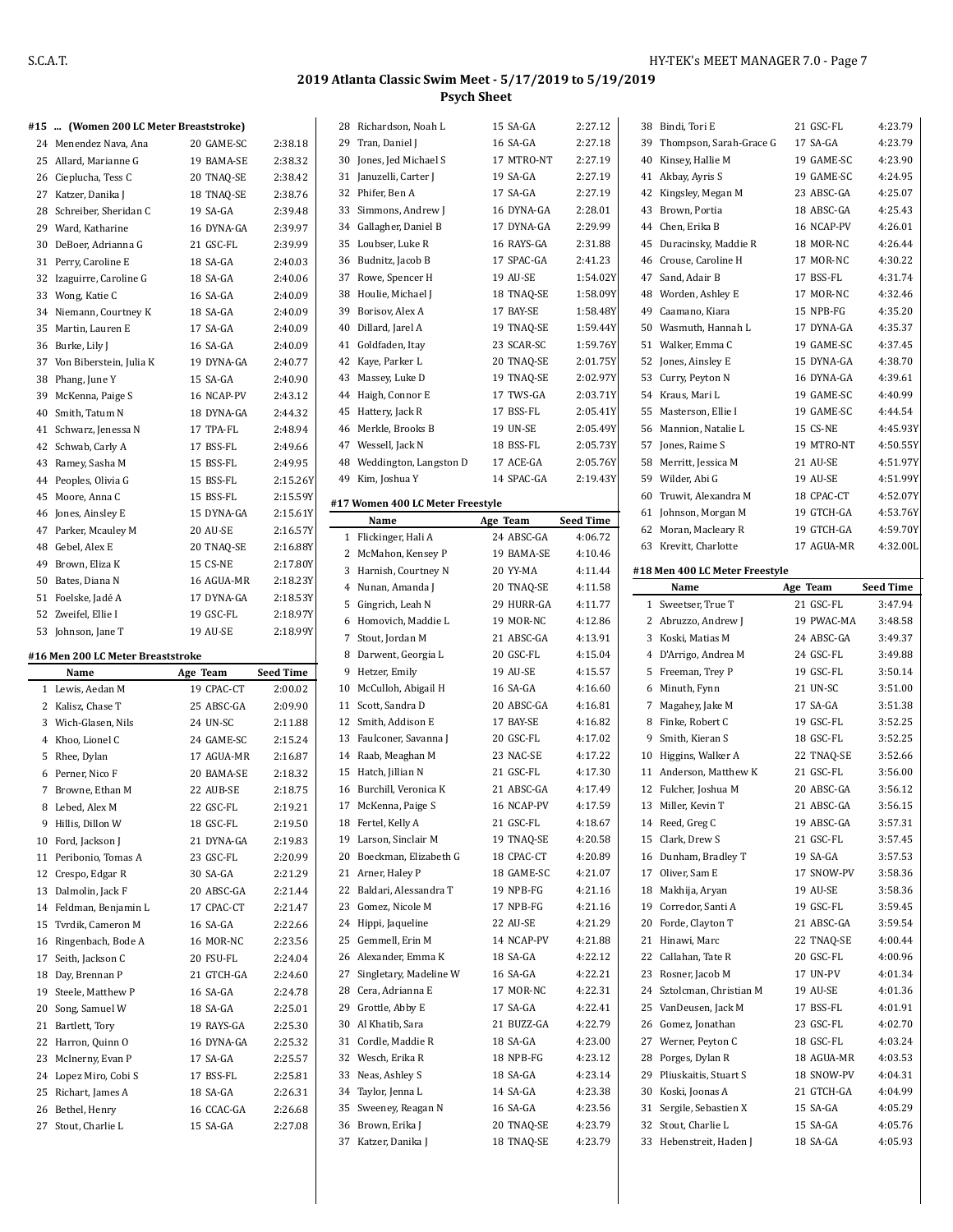| #18 … | (Men 400 LC Meter Freestyle) |            |                  |    | 23 Hippi, Jaqueline        | 22 AU-SE        | 2:19.26  | #20 Men 200 LC Meter IM |            |                  |
|-------|------------------------------|------------|------------------|----|----------------------------|-----------------|----------|-------------------------|------------|------------------|
|       | 34 Franco, Luigi P           | 15 TPA-FL  | 4:06.11          |    | 24 Higgs, Albury A         | 20 GAME-SC      | 2:19.30  | Name                    | Age Team   | <b>Seed Time</b> |
|       | 35 Dubois, Wilson L          | 17 SA-GA   | 4:06.19          |    | 25 Rothrock, Trude R       | 19 TNAQ-SE      | 2:19.48  | 1 Kalisz, Chase T       | 25 ABSC-GA | 1:55.40          |
|       | 36 Fenwick, Benjamin C       | 18 GAME-SC | 4:06.20          |    | 26 Brown, Portia           | 18 ABSC-GA      | 2:19.53  | 2 Bentz, Gunnar G       | 23 DYNA-GA | 1:58.23          |
|       | 37 Briggs, Nolan C           | 18 TNAQ-SE | 4:06.29          |    | 27 Farrington, Adeline G   | 17 SA-GA        | 2:19.68  | 3 Smith, Kieran S       | 18 GSC-FL  | 1:59.56          |
|       | 38 Kalenik, Nicholas A       | 17 SA-GA   | 4:06.29          | 28 | Foelske, Jadé A            | 17 DYNA-GA      | 2:19.86  | 4 Lebed, Alex M         | 22 GSC-FL  | 2:02.01          |
|       | 39 Steele, Benjamin H        | 16 SA-GA   | 4:06.29          |    | 29 Baldari, Alessandra T   | 19 NPB-FG       | 2:20.08  |                         |            | 2:02.35          |
|       | 40 Ahn, Shwan                | 17 SA-GA   | 4:06.29          |    | 30 Sykes, Emily J          | 20 TNAQ-SE      | 2:20.18  | 5 Peribonio, Tomas A    | 23 GSC-FL  |                  |
|       | 41 Gaines, Matthew J         | 17 DYNA-GA | 4:06.46          |    | 31 Ulett, Rye D            | 14 DYNA-GA      | 2:20.43  | 6 Gomez, Jonathan       | 23 GSC-FL  | 2:03.77          |
|       | 42 Cheney, Teagan M          | 19 ABSC-GA | 4:06.80          |    | 32 DeCoursey, Greta K      | <b>20 UN-SE</b> | 2:20.72  | 7 Homans, Harry A       | 19 ABF-NE  | 2:04.34          |
|       | 43 King, Robert C            | 20 UTAH-UT | 4:10.17          |    | 33 Larson, Sinclair M      | 19 TNAQ-SE      | 2:20.82  | 8 Dressel, Caeleb       | 22 GSC-FL  | 2:04.99          |
|       | 44 Bried, Tommy R            | 15 ACE-GA  | 4:11.09          |    | 34 Secrest, Jennifer L     | 17 NPB-FG       | 2:21.12  | 9 Taylor, Alexander J   | 21 SA-GA   | 2:05.06          |
|       | 45 Murphy, Camden Y          | 20 ABSC-GA | 4:11.58          |    | 35 Glunn, Lexi L           | 21 ABSC-GA      | 2:21.17  | 10 Forde, Clayton T     | 21 ABSC-GA | 2:05.61          |
|       | 46 Monroe, Tre 'V C          | 15 NPB-FG  | 4:12.38          |    | 36 Ward, Katharine         | 16 DYNA-GA      | 2:21.27  | 11 Abruzzo, Andrew J    | 19 PWAC-MA | 2:05.79          |
|       | 47 Bohn, Nicklas J           | 16 DYNA-GA | 4:12.94          |    | 37 Brown, Eliza K          | 15 CS-NE        | 2:21.84  | 12 Fulcher, Joshua M    | 20 ABSC-GA | 2:06.43          |
|       | 48 Norgan, Grant C           | 20 ABSC-GA | 4:13.75          |    | 38 Kraus, Mari L           | 19 GAME-SC      | 2:21.85  | 13 Day, Brennan P       | 21 GTCH-GA | 2:06.66          |
|       | 49 Gallagher, Daniel B       | 17 DYNA-GA | 4:15.10          |    | 39 Allard, Marianne G      | 19 BAMA-SE      | 2:21.85  | 14 Dalmolin, Jack F     | 20 ABSC-GA | 2:06.82          |
|       | 50 Bethel, Henry             | 16 CCAC-GA | 4:15.73          |    | 40 Crouse, Caroline H      | 17 MOR-NC       | 2:21.86  | 15 Wich-Glasen, Nils    | 24 UN-SC   | 2:06.90          |
|       | 51 Cotter, Colin M           | 17 MOR-NC  | 4:18.99          |    | 41 Pilkenton, Abby M       | 17 DYNA-GA      | 2:21.89  | 16 Quinn, Gerry D       | 21 GSC-FL  | 2:06.99          |
|       | 52 Bragg, Parker O           | 17 DYNA-GA | 4:20.55          |    | 42 Hetzer, Emily           | 19 AU-SE        | 2:21.99  | 17 Ford, Jackson J      | 21 DYNA-GA | 2:07.06          |
|       | 53 Epler, Robbie J           | 19 GAME-SC | 4:23.34          |    | 43 DeBoer, Adrianna G      | 21 GSC-FL       | 2:21.99  | 18 Hillis, Dillon W     | 18 GSC-FL  | 2:07.50          |
|       | 54 Taulbee, Jake A           | 17 SA-GA   | 4:32.60          |    | 44 Jones, Raime S          | 19 MTRO-NT      | 2:22.02  | 19 Khoo, Lionel C       | 24 GAME-SC | 2:07.69          |
|       |                              |            | 4:23.40Y         |    | 45 Gomez, Nicole M         | 17 NPB-FG       | 2:22.04  | 20 Perner, Nico F       | 20 BAMA-SE | 2:07.83          |
|       | 55 Murray, Nathan G          | 21 TNAQ-SE |                  |    | 46 Izaguirre, Caroline G   | 18 SA-GA        | 2:22.16  | 21 Muhammad, Kamal I    | 16 SPAC-GA | 2:08.06          |
|       | 56 Walsh, Josh M             | 19 TNAQ-SE | 4:25.06Y         |    |                            |                 |          | 22 Koski, Joonas A      | 21 GTCH-GA | 2:08.19          |
|       | 57 Wakeland, Clark D         | 19 GTCH-GA | 4:26.42Y         |    | 47 Higgs, Lilly L          | 18 SMAC-NC      | 2:22.30  | 23 Moore, Jack P        | 17 SNOW-PV | 2:08.20          |
|       | 58 Day, Brennan P            | 21 GTCH-GA | 4:28.08Y         |    | 48 Sweeney, Reagan N       | 16 SA-GA        | 2:22.34  | 24 Rhee, Dylan          | 17 AGUA-MR | 2:08.41          |
|       | 59 Moore, Jack P             | 17 SNOW-PV | 4:29.69Y         |    | 49 Niemann, Courtney K     | 18 SA-GA        | 2:22.35  | 25 Rothery, Billy P     | 19 TWS-GA  | 2:08.77          |
|       | 60 Ponce De Leon, Rafael     | 18 BSS-FL  | 4:29.87Y         |    | 50 Saxon, Rachel G         | 16 SA-GA        | 2:22.36  | 26 Devine, Owen K       | 20 TNAQ-SE | 2:08.95          |
|       | 61 Sanders, Ethan L          | 19 TNAQ-SE | 4:29.93Y         |    | 51 McMahon, Kensey P       | 19 BAMA-SE      | 2:22.39  | 27 Dubois, Wilson L     | 17 SA-GA   | 2:09.22          |
|       | 62 Conde, Chance L           | 17 BSS-FL  | 4:30.17Y         |    | 52 Johnson, Gigi L         | 15 SA-GA        | 2:22.48  | 28 Silver, Tyler A      | 21 GSC-FL  | 2:09.47          |
|       | 63 Upchurch, Owen O          | 21 AU-SE   | 4:30.43Y         |    | 53 Jones, Eason S          | 15 MTRO-NT      | 2:22.49  | 29 Tran, Daniel J       | 16 SA-GA   | 2:09.47          |
|       | 64 Devine, Owen K            | 20 TNAQ-SE | 4:30.61Y         |    | 54 Zweifel, Ellie I        | 19 GSC-FL       | 2:22.49  | 30 Richart, James A     | 18 SA-GA   | 2:09.52          |
|       | 65 Valdez, Ross E            | 17 CCAC-GA | 4:31.24Y         |    | 55 Zavaros, Rosie J        | 19 GSC-FL       | 2:22.49  | 31 Fenwick, Benjamin C  | 18 GAME-SC | 2:09.80          |
|       | 66 Garcia Nohra, Neo R       | 17 BSS-FL  | 4:31.75Y         |    | 56 Burke, Lily J           | 16 SA-GA        | 2:22.49  | 32 Feldman, Benjamin L  | 17 CPAC-CT | 2:10.00          |
|       | 67 Moore, Michael R          | 17 MOR-NC  | 4:32.41Y         |    | 57 Perry, Caroline E       | 18 SA-GA        | 2:23.99  | 33 Baqlah, Khader G     | 20 GSC-FL  | 2:10.01          |
|       | 68 Rhee, Dylan               | 17 AGUA-MR | 4:12.00L         |    | 58 Henry, Alicia A         | 15 DYNA-GA      | 2:24.03  | 34 Harron, Quinn O      | 16 DYNA-GA | 2:10.10          |
|       | #19 Women 200 LC Meter IM    |            |                  |    | 59 Moore, Anna C           | 15 BSS-FL       | 2:24.53  | 35 Sacca, Peter A       | 16 SPAC-GA | 2:10.19          |
|       | Name                         | Age Team   | <b>Seed Time</b> |    | 60 Smith, Tatum N          | 18 DYNA-GA      | 2:24.94  | 36 Griffin, Noah J      | 16 SA-GA   | 2:10.30          |
|       | 1 Wong, Katie C              | 16 SA-GA   | 2:02.22          |    | 61 Gulle, Jordyn C         | 20 ABSC-GA      | 2:24.96  | 37 VanDeusen, Jack M    | 17 BSS-FL  | 2:10.32          |
|       | 2 Parker, Mcauley M          | 20 AU-SE   | 2:02.99          |    | 62 Joyce, Genna E          | 17 MOR-NC       | 2:25.26  | 38 Kennedy, Logan R     | 18 SA-GA   | 2:10.36          |
|       | 3 Margalis, Melanie A        | 27 SPA-FL  | 2:08.70          |    | 63 Ramey, Sasha M          | 15 BSS-FL       | 2:25.82  | 39 Hebenstreit, Haden J | 18 SA-GA   | 2:10.48          |
|       | 4 Raab, Meaghan M            | 23 NAC-SE  | 2:12.56          |    | 64 Curry, Peyton N         | 16 DYNA-GA      | 2:25.89  | 40 Vaughn, James O      | 18 MTRO-NT | 2:10.49          |
|       | 5 Flickinger, Hali A         | 24 ABSC-GA | 2:12.62          |    | 65 Jones, Ainsley E        | 15 DYNA-GA      | 2:25.91  | 41 Dols, Keanan M       | 20 GSC-FL  | 2:10.49          |
|       | 6 Douglass, Kate C           | 17 CPAC-CT | 2:14.08          |    | 66 Worden, Ashley E        | 17 MOR-NC       | 2:26.66  | 42 Davis, William I     | 19 GSC-FL  | 2:10.49          |
|       | 7 Pearl, Vanessa A           | 19 GSC-FL  | 2:14.71          |    | 67 Von Biberstein, Julia K | 19 DYNA-GA      | 2:28.44  | 43 Davis, Will          | 19 GSC-FL  | 2:10.49          |
|       | 8 Cieplucha, Tess C          | 20 TNAQ-SE | 2:14.75          |    | 68 Jones, Ella P           | 13 DYNA-GA      | 2:29.67  | 44 Szaranek, Jack       | 21 GSC-FL  | 2:10.49          |
|       | 9 Burchill, Sammie F         |            |                  |    | 69 Porter, Cecilia M       | 17 BAY-SE       | 2:29.78  | 45 Song, Samuel W       | 18 SA-GA   | 2:10.49          |
|       |                              | 20 ABSC-GA | 2:15.39          |    | 70 Horne, Rachael A        | 16 RAYS-GA      | 2:29.81  |                         |            |                  |
|       | 10 Barksdale, Emma A         | 21 GAME-SC | 2:15.58          |    | 71 Wasmuth, Hannah L       | 17 DYNA-GA      | 2:29.90  | 46 McInerny, Evan P     | 17 SA-GA   | 2:10.49          |
|       | 11 Katzer, Danika J          | 18 TNAQ-SE | 2:15.69          |    | 72 Spence, Caroline G      | 20 GAME-SC      | 2:31.37  | 47 Steele, Matthew P    | 16 SA-GA   | 2:10.49          |
|       | 12 Looney, Lindsay J         | 17 MTRO-NT | 2:15.74          |    | 73 Shuford, Julia E        | 19 BUZZ-GA      | 2:31.42  | 48 Sergile, Sebastien X | 15 SA-GA   | 2:10.49          |
|       | 13 Gingrich, Leah N          | 29 HURR-GA | 2:16.33          |    | 74 Schwab, Carly A         | 17 BSS-FL       | 2:33.98  | 49 Phifer, Ben A        | 17 SA-GA   | 2:10.49          |
|       | 14 Fertel, Kelly A           | 21 GSC-FL  | 2:16.58          |    | 75 Merritt, Jessica M      | 21 AU-SE        | 1:59.82Y | 50 Richardson, Noah L   | 15 SA-GA   | 2:10.49          |
|       | 15 Luther, Dakota L          | 19 ABSC-GA | 2:17.00          |    | 76 Gemmell, Erin M         | 14 NCAP-PV      | 2:01.37Y | 51 Sicignano, Tyler J   | 15 CPAC-CT | 2:10.79          |
|       | 16 Yager, Alexis A           | 20 TNAQ-SE | 2:17.63          |    | 77 Purnell, Natalie E      | 22 FSU-FL       | 2:01.42Y | 52 Seith, Jackson C     | 20 FSU-FL  | 2:11.31          |
|       | 17 Nero, Bailey M            | 22 AU-SE   | 2:17.92          |    | 78 Shannahan, Katie M      | 22 GAME-SC      | 2:01.58Y | 53 Goudie, Nicholas     | 18 DYNA-GA | 2:12.50          |
|       | 18 Faulconer, Savanna J      | 20 GSC-FL  | 2:18.32          |    | 79 Smith, Addison E        | 17 BAY-SE       | 2:02.12Y | 54 Silver, Ryan J       | 16 MOR-NC  | 2:12.59          |
|       | 19 Ulett, Tristen D          | 16 DYNA-GA | 2:18.41          |    | 80 Beil, Mallory J         | 19 TNAQ-SE      | 2:02.59Y | 55 Cotter, Colin M      | 17 MOR-NC  | 2:13.68          |
|       | 20 Burchill, Veronica K      | 21 ABSC-GA | 2:18.53          |    | 81 Bates, Diana N          | 16 AGUA-MR      | 2:02.78Y | 56 Haigh, Connor E      | 17 TWS-GA  | 2:13.84          |
|       | 21 Kinsey, Hallie M          | 19 GAME-SC | 2:18.77          |    | 82 Boone, Annie A          | 21 AU-SE        | 2:02.99Y | 57 Murphy, Camden Y     | 20 ABSC-GA | 2:14.15          |
|       | 22 Popov, Nikol A            | 19 TNAQ-SE | 2:19.19          | 83 | Johnson, Jane T            | 19 AU-SE        | 2:02.99Y | 58 Ringenbach, Bode A   | 16 MOR-NC  | 2:14.74          |
|       |                              |            |                  |    | 84 Peoples, Olivia G       | 15 BSS-FL       | 2:03.17Y | 59 Ssengonzi, Jesse S   | 16 MOR-NC  | 2:15.43          |
|       |                              |            |                  |    |                            |                 |          |                         |            |                  |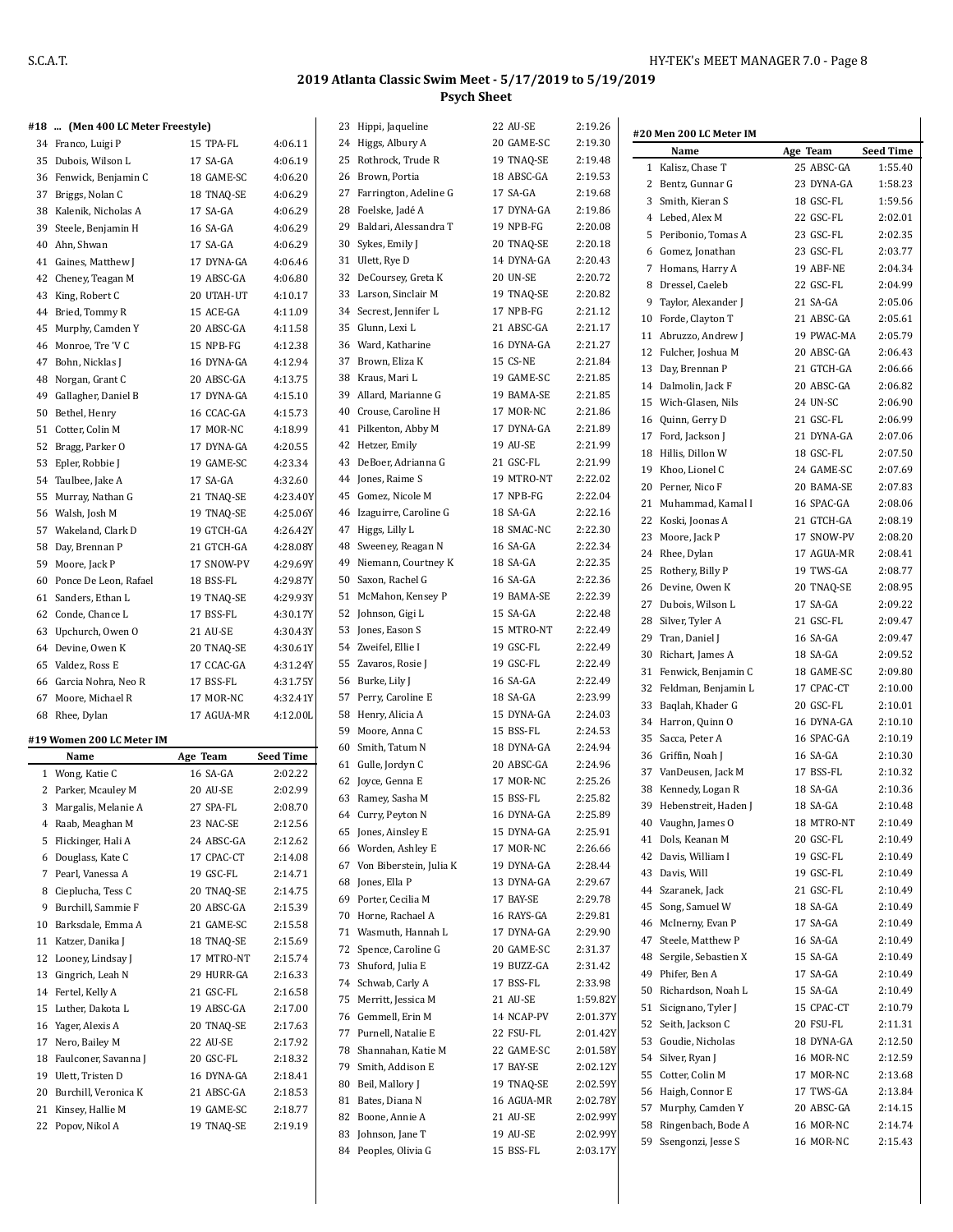#### **#20 ... (Men 200 LC Meter IM)**

| 17 A V | <i>pron 400 be moter may</i> |            |          |
|--------|------------------------------|------------|----------|
| 60     | Norgan, Grant C              | 20 ABSC-GA | 2:17.53  |
| 61     | Curry, Brooks V              | 18 DYNA-GA | 2:18.31  |
| 62     | Hattery, Jack R              | 17 BSS-FL  | 2:18.38  |
|        | 63 Loubser, Luke R           | 16 RAYS-GA | 2:18.55  |
| 64     | Voloschin, Arie              | 17 DYNA-GA | 2:19.83  |
| 65     | Bragg, Parker O              | 17 DYNA-GA | 2:21.28  |
| 66     | Fitch, David R               | 15 NCAP-PV | 2:23.31  |
| 67     | Lopez Miro, Cobi S           | 17 BSS-FL  | 2:26.05  |
| 68     | Conde, Chance L              | 17 BSS-FL  | 2:28.10  |
| 69     | Garcia, Matthew J            | 21 TNAQ-SE | 1:45.23Y |
| 70     | Davis, Brogan C              | 19 AU-SE   | 1:46.48Y |
| 71     | Ferraro, Christian           | 21 GTCH-GA | 1:47.23Y |
| 72     | Rowe, Spencer H              | 19 AU-SE   | 1:48.59Y |
| 73     | Gallagher, Daniel B          | 17 DYNA-GA | 1:49.28Y |
| 74     | Murray, Nathan G             | 21 TNAO-SE | 1:49.66Y |
| 75     | Bethel, Henry                | 16 CCAC-GA | 1:50.25Y |
| 76     | Getahoun, Mikael M           | 17 SPAC-GA | 1:50.67Y |
| 77     | Rosner, Jacob M              | 17 UN-PV   | 1:50.74Y |
| 78     | Aikins, Jack H               | 16 SA-GA   | 1:50.81Y |
| 79     | Borisov, Alex A              | 17 BAY-SE  | 1:51.03Y |
| 80     | Kirby, Jack S                | 18 BAY-SE  | 1:51.16Y |
| 81     | Merkle, Brooks B             | 19 UN-SE   | 1:51.39Y |
| 82     | Simmons, Andrew J            | 16 DYNA-GA | 1:51.50Y |
| 83     | Moore, Michael R             | 17 MOR-NC  | 1:51.69Y |
| 84     | Bohn, Nicklas J              | 16 DYNA-GA | 1:51.77Y |
| 85     | Werner, Peyton C             | 18 GSC-FL  | 1:51.87Y |
| 86     | Wessell, Jack N              | 18 BSS-FL  | 1:52.22Y |
| 87     | Rutberg, Noah J              | 16 NCAP-PV | 1:52.23Y |
| 88     | Kaye, Parker L               | 20 TNAO-SE | 1:52.49Y |
| 89     | Porges, Dylan R              | 18 AGUA-MR | 2:13.02L |

### **#21 Women 200 LC Meter Backstroke**

|              | Name                     | Age Team   | <b>Seed Time</b> |
|--------------|--------------------------|------------|------------------|
| 1            | Smoliga, Olivia M        | 24 ABSC-GA | 2:08.58          |
| $\mathbf{2}$ | Flickinger, Hali A       | 24 ABSC-GA | 2:08.72          |
| 3            | Larson, Sinclair M       | 19 TNAO-SE | 2:12.60          |
| 4            | Homovich, Maddie L       | 19 MOR-NC  | 2:12.84          |
| 5            | Ulett, Rye D             | 14 DYNA-GA | 2:13.16          |
| 6            | Mannion, Natalie L       | 15 CS-NE   | 2:13.67          |
| 7            | Dressel. Sherridon L     | 20 GSC-FL  | 2:14.31          |
| 8            | Burchill, Sammie F       | 20 ABSC-GA | 2:14.89          |
| 9            | Zavaros, Rosie J         | 19 GSC-FL  | 2:15.39          |
| 10           | Darwent, Georgia L       | 20 GSC-FL  | 2:15.52          |
| 11           | Ulett, Tristen D         | 16 DYNA-GA | 2:15.87          |
|              | 12 Otten, Emma R         | 20 GAME-SC | 2:16.77          |
| 13           | Grinter, Bailey A        | 19 TNAO-SE | 2:16.96          |
| 14           | Sand, Adair B            | 17 BSS-FL  | 2:17.34          |
|              | 15 Bullock, Addie Rose R | 17 RAYS-GA | 2:17.53          |
| 16           | Thompson, Sarah-Grace G  | 17 SA-GA   | 2:17.86          |
| 17           | Kraus, Mari L            | 19 GAME-SC | 2:18.11          |
| 18           | Harris, Jewels A         | 19 AU-SE   | 2:18.11          |
| 19           | Masterson, Ellie I       | 19 GAME-SC | 2:18.36          |
| 20           | Jones, Eason S           | 15 MTRO-NT | 2:18.88          |
| 21           | Cornell, Emily B         | 21 GAME-SC | 2:18.94          |
| 22           | Kelly, Julia L           | 17 SPAC-GA | 2:19.11          |
| 23           | Everritt, Megan E        | 21 TARA-GA | 2:19.45          |
| 24           | Barksdale, Emma A        | 21 GAME-SC | 2:19.62          |
| 25           | Conway, Madison A        | 21 GSC-FL  | 2:19.67          |
| 26           | Morris, Katelyn M        | 16 SA-GA   | 2:20.57          |
| 27           | Burke, Lily J            | 16 SA-GA   | 2:20.69          |

|          | 28 Lillie, Nanami K                  | 16 SA-GA             | 2:20.69            |
|----------|--------------------------------------|----------------------|--------------------|
| 29       | Nunan, Amanda J                      | 20 TNAQ-SE           | 2:21.40            |
|          | 30 Saxon, Rachel G                   | 16 SA-GA             | 2:21.42            |
| 31       | Kingsley, Megan M                    | 23 ABSC-GA           | 2:21.69            |
| 32       | Wasmuth, Hannah L                    | 17 DYNA-GA           | 2:21.92            |
| 33       | Jonsson, Lauren E                    | 18 SA-GA             | 2:22.04            |
| 34       | Brown, Eliza K                       | <b>15 CS-NE</b>      | 2:23.09            |
| 35       | Ball, Emma C                         | 20 GSC-FL            | 2:23.13            |
|          | 36 Cardwell, Mary Claire C           | 20 ABSC-GA           | 2:24.66            |
| 37       | Hillmeyer, Savannah R                | 19 GAME-SC           | 2:29.17            |
| 38       | Joyce, Genna E                       | 17 MOR-NC            | 2:39.31            |
|          | 39 Wilder, Abi G                     | 19 AU-SE             | 1:55.57Y           |
|          | Waldrep, Ellie G                     |                      |                    |
| 40       |                                      | 16 BAY-SE            | 1:56.76Y           |
| 41       | Katzer, Danika J                     | 18 TNAQ-SE           | 1:57.01Y           |
| 42       | Cimino, Sarah Margaret M             | 20 AU-SE             | 1:58.05Y           |
| 43       | Boone, Annie A                       | 21 AU-SE             | 1:58.23Y           |
| 44       | Brison, Sophie J                     | 14 DYNA-GA           | 1:59.23Y           |
| 45       | Mitchell, Savannah E                 | 17 DYNA-GA           | 1:59.77Y           |
| 46       | Perry, Caroline E                    | 18 SA-GA             | 2:00.17Y           |
| 47       | Johnson, Jillian V                   | 17 NCAP-PV           | 2:00.47Y           |
|          | 48 Hendrix, Riley E                  | 17 DYNA-GA           | 2:00.54Y           |
|          | 49 Williams, Jami M                  | 18 GTCH-GA           | 2:00.58Y           |
| 50       | Bragg, Mady M                        | 18 RAYS-GA           | 2:00.73Y           |
|          | 51 Bates, Diana N                    | 16 AGUA-MR           | 2:23.56L           |
|          | #22 Men 200 LC Meter Backstroke      |                      |                    |
|          | Name                                 | Age Team             | <b>Seed Time</b>   |
| 1        | Beach, Clark G                       | 19 GSC-FL            | 1:59.28            |
|          | 2 Acevedo, Javier                    | 21 AAC               | 2:00.19            |
|          | 3 Garcia, Matthew J                  | 21 TNAQ-SE           | 2:00.46            |
|          | 4 Murray, Nathan G                   | 21 TNAQ-SE           | 2:00.63            |
| 5        |                                      | 19 GSC-FL            |                    |
|          | Beach, Ethan S                       |                      | 2:01.80            |
|          | 6 Walsh, Keegan J                    | 19 SA-GA             | 2:01.94            |
| 7        | Homans, Harry A                      | 19 ABF-NE            | 2:02.07            |
| 8        | Fridlander, David                    | 23 UTAH-UT           | 2:02.20            |
|          | 9 Young, Ethan H                     | 21 CAL-CC            | 2:02.22            |
| 10       | Dunham, Bradley T                    | 19 SA-GA             | 2:02.51            |
|          | 11 Abruzzo, Andrew J                 | 19 PWAC-MA           | 2:02.90            |
|          | 12 Farris, Dean N                    | 21 HARV-NE           | 2:02.91            |
| 13       | Koski, Joonas A                      | 21 GTCH-GA           | 2:02.92            |
|          | 14 Feyerick, Brett W                 | 16 NCAP-PV           | 2:03.86            |
| 15       | Dols, Keanan M                       | 20 GSC-FL            | 2:03.99            |
| 16       | Mahaffey, Dakota W                   | 21 GSC-FL            | 2:04.74            |
| 17       | Finke, Robert C                      | 19 GSC-FL            | 2:05.06            |
| 18       | Aikins, Jack H                       | 16 SA-GA             | 2:05.65            |
| 19       | Taulbee, Jake A                      | 17 SA-GA             | 2:05.88            |
| 20       | Rutberg, Noah J                      | 16 NCAP-PV           | 2:06.36            |
| 21       | Silver, Tyler A                      | 21 GSC-FL            | 2:06.47            |
| 22       | Bohn, Nicklas J                      | 16 DYNA-GA           | 2:06.52            |
| 23       | Smith, Lleyton A                     | 18 SA-GA             | 2:06.82            |
| 24       | Taylor, Alexander J                  | 21 SA-GA             | 2:06.82            |
| 25       | Jones, Jed Michael S                 | 17 MTRO-NT           | 2:07.16            |
| 26       | Simmons, Andrew J                    | 16 DYNA-GA           | 2:07.26            |
| 27       | Cotter, Colin M                      | 17 MOR-NC            | 2:07.61            |
| 28       | Smith, Gavin C                       | 17 NPB-FG            | 2:07.72            |
| 29       | Moore, Michael R                     | 17 MOR-NC            | 2:07.96            |
| 30       | Gallagher, Daniel B                  | 17 DYNA-GA           | 2:08.12            |
| 31       |                                      |                      |                    |
|          |                                      |                      |                    |
|          | Bartolomei, Gabe F                   | 17 SCAT-GA           | 2:08.12            |
| 32       | Freeman, Trey P                      | 19 GSC-FL            | 2:08.15            |
| 33       | Hebenstreit, Haden J                 | 18 SA-GA             | 2:09.08            |
| 34<br>35 | Kennedy, Logan R<br>Gonzalez, Alex S | 18 SA-GA<br>17 SA-GA | 2:09.22<br>2:09.44 |

| 36       | Franco, Luigi P                           | 15 TPA-FL  | 2:09.49              |
|----------|-------------------------------------------|------------|----------------------|
| 37       | Griffin, Noah J                           | 16 SA-GA   | 2:09.50              |
|          | 38 Steele, Benjamin H                     | 16 SA-GA   | 2:09.59              |
|          | 39 Kazmi, Connor J                        | 16 SA-GA   | 2:09.59              |
|          | 40 King, Robert C                         | 20 UTAH-UT | 2:10.93              |
| 41       | Oliver, Sam E                             | 17 SNOW-PV | 2:13.91              |
| 42       | Shaheen, Jonathan M                       | 18 CCAC-GA | 2:14.00              |
| 43       | Ssengonzi, Jesse S                        | 16 MOR-NC  | 2:24.47              |
|          | 44 Crossland, David                       | 21 AU-SE   | 1:44.58Y             |
| 45       | Barone, Kyle B                            | 19 GTCH-GA | 1:45.17Y             |
|          |                                           | 20 AU-SE   |                      |
| 46<br>47 | Ginieczki, Christian B<br>Kirby, Jack S   | 18 BAY-SE  | 1:45.19Y             |
|          |                                           |            | 1:45.35Y<br>1:47.65Y |
| 48       | Devine, Owen K                            | 20 TNAO-SE |                      |
|          | 49 Franklin, Zach C                       | 18 RAYS-GA | 1:47.79Y             |
|          | 50 Bragg, Parker O                        | 17 DYNA-GA | 1:50.02Y             |
|          | 51 Clark, Landon B                        | 17 RAYS-GA | 1:50.15Y             |
|          | 52 Getahoun, Mikael M                     | 17 SPAC-GA | 1:50.19Y             |
| 53       | Silver, Ryan J                            | 16 MOR-NC  | 1:50.42Y             |
|          | #23 Women 100 LC Meter Freestyle          |            |                      |
|          | Name                                      | Age Team   | <b>Seed Time</b>     |
| 1        | Smoliga, Olivia M                         | 24 ABSC-GA | 54.21                |
|          | 2 Burchill, Veronica K                    | 21 ABSC-GA | 54.47                |
|          | 3 Brown, Erika J                          | 20 TNAQ-SE | 54.52                |
|          | 4 Weir, Amanda J                          | 33 SA-GA   | 54.60                |
| 5        | Hinds, Natalie A                          | 25 ABSC-GA | 55.14                |
|          | 6 Margalis, Melanie A                     | 27 SPA-FL  | 55.45                |
|          | 7 Moseley, Stanzi F                       | 21 TNAQ-SE | 55.81                |
| 8        | Fa'amausili, Gabi A                       | 19 ABSC-GA | 55.89                |
| 9        | Rothrock, Trude R                         | 19 TNAQ-SE | 56.13                |
| 10       | Douglass, Kate C                          | 17 CPAC-CT | 56.21                |
| 11       | Gemmell, Erin M                           | 14 NCAP-PV | 56.32                |
|          | 12 Molnar, Flora                          | 21 BAMA-SE | 56.34                |
| 13       | Antoniou, Kalia                           | 19 BAMA-SE | 56.40                |
|          | 14 Garofalo, Bella D                      | 21 GSC-FL  | 56.43                |
| 15       | Parker, Maxine C                          | 16 CPAC-CT | 56.47                |
|          |                                           | 21 ABSC-GA | 56.60                |
|          | 16 Stout, Jordan M<br>17 Ulett, Tristen D | 16 DYNA-GA |                      |
|          |                                           |            | 56.61                |
|          | 18 Luther, Dakota L                       | 19 ABSC-GA | 56.73                |
|          | 19 Small, Meghan N                        | 20 TNAQ-SE | 56.73                |
| 20       | Raab, Meaghan M                           | 23 NAC-SE  | 56.82                |
|          | 21 Gingrich, Leah N                       | 29 HURR-GA | 56.91                |
| 22       | Baldari, Alessandra T                     | 19 NPB-FG  | 56.97                |
| 23       | Dressel, Sherridon L                      | 20 GSC-FL  | 56.99                |
| 24       | Clevenger, Robyn N                        | 21 AU-SE   | 57.18                |
| 25       | Jones, Raime S                            | 19 MTRO-NT | 57.22                |
| 26       | Grinter, Bailey A                         | 19 TNAQ-SE | 57.29                |
| 27       | Looney, Lindsay J                         | 17 MTRO-NT | 57.33                |
| 28       | Gomez, Nicole M                           | 17 NPB-FG  | 57.36                |
| 29       | Nero, Bailey M                            | 22 AU-SE   | 57.42                |
| 30       | Krevitt, Charlotte                        | 17 AGUA-MR | 57.51                |
| 31       | Surrency, Allie K                         | 21 BAMA-SE | 57.55                |
| 32       | Kingsley, Megan M                         | 23 ABSC-GA | 57.56                |
| 33       | Thompson, Sarah-Grace G                   | 17 SA-GA   | 57.63                |
| 34       | Bindi, Tori E                             | 21 GSC-FL  | 57.81                |
| 35       | Chen, Erika B                             | 16 NCAP-PV | 57.88                |
| 36       | DeCoursey, Greta K                        | 20 UN-SE   | 57.92                |
| 37       | Ratmeyer, Nora B                          | 13 TARA-GA | 57.94                |
|          | 38 Weakley, Regan G                       | 18 AU-SE   | 57.99                |
| 39       | Pintar, Tjasa                             | 22 UN-SE   | 58.04                |
| 40       | Bender, Lyndsey B                         | 20 SA-GA   | 58.05                |
| 41       | McKenna, Paige S                          | 16 NCAP-PV | 58.06                |

L.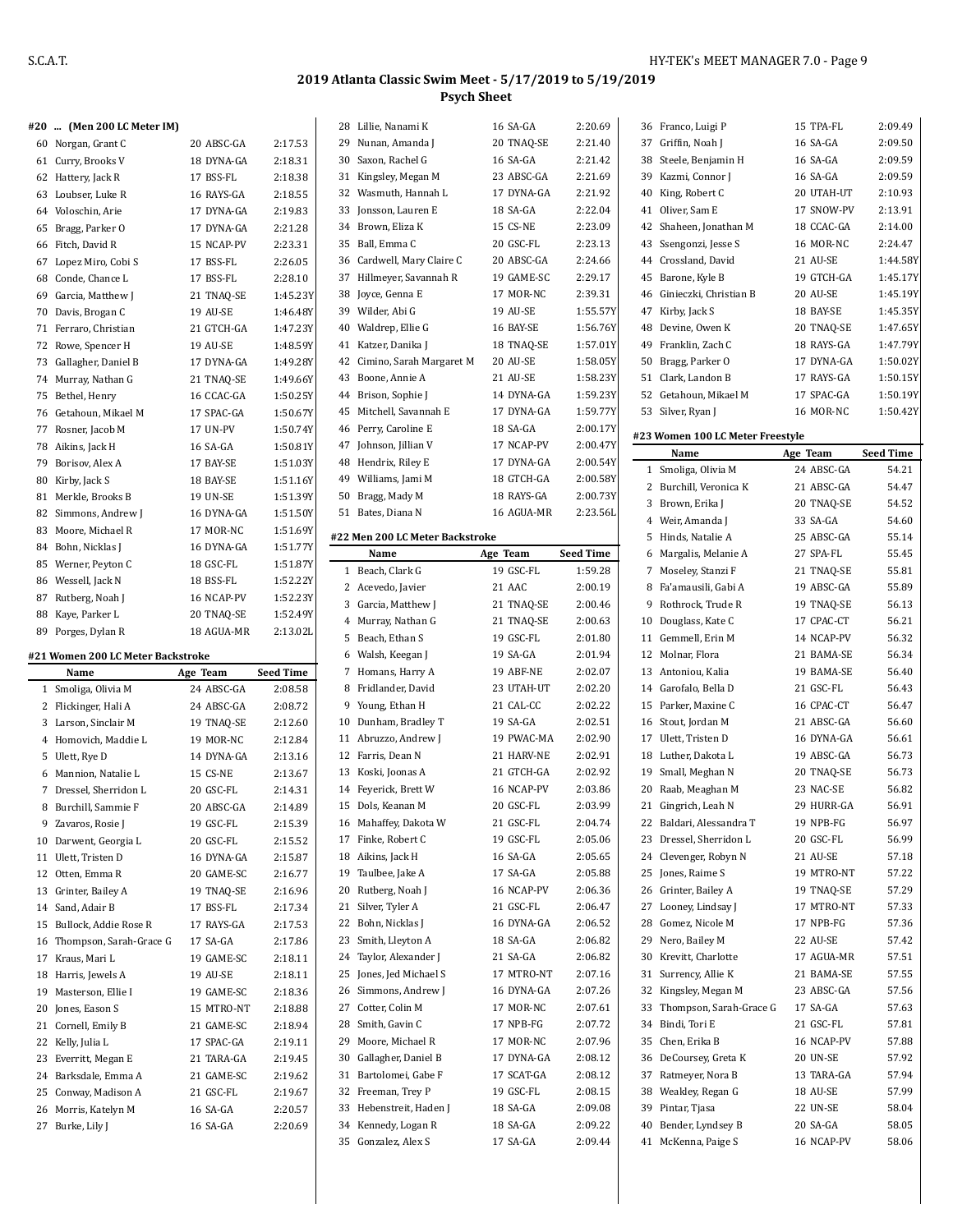### **#23 ... (Women 100 LC Meter Freestyle)**

|          | 23  (women too la meter freestyle) |            |                  |
|----------|------------------------------------|------------|------------------|
|          | 42 Duracinsky, Maddie R            | 18 MOR-NC  | 58.08            |
| 43       | Pilkenton, Abby M                  | 17 DYNA-GA | 58.09            |
|          | 44 Caamano, Kiara                  | 15 NPB-FG  | 58.10            |
|          | 45 Burke, Lily J                   | 16 SA-GA   | 58.14            |
|          | 46 Secrest, Jennifer L             | 17 NPB-FG  | 58.18            |
|          | 47 Morris, Katelyn M               | 16 SA-GA   | 58.18            |
|          | 48 Hatch, Jillian N                | 21 GSC-FL  | 58.27            |
|          | 49 Higgs, Lilly L                  | 18 SMAC-NC | 58.30            |
|          | 50 Cordle, Maddie R                | 18 SA-GA   | 58.30            |
|          | 51 Akbay, Ayris S                  | 19 GAME-SC | 58.31            |
|          | 52 Normark, Eliza C                | 18 MAAC-GA | 58.32            |
|          |                                    | 17 SA-GA   |                  |
|          | 53 Farrington, Adeline G           | 16 SA-GA   | 58.32            |
|          | 54 Sweeney, Reagan N               |            | 58.34            |
|          | 55 Pearl, Vanessa A                | 19 GSC-FL  | 58.35            |
|          | 56 Livingston, Sarah C             | 16 SA-GA   | 58.38            |
|          | 57 Hillis, Gabrielle B             | 20 GSC-FL  | 58.39            |
|          | 58 Stephens, Julianna M            | 17 SA-GA   | 58.39            |
|          | 59 Wong, Katie C                   | 16 SA-GA   | 58.39            |
|          | 60 Bertschi, Samantha M            | 16 SA-GA   | 58.39            |
|          | 61 Johnson, Gigi L                 | 15 SA-GA   | 58.39            |
|          | 62 Jardina, Annie F                | 15 SA-GA   | 58.39            |
|          | 63 Lillie, Nanami K                | 16 SA-GA   | 58.39            |
|          | 64 Arner, Haley P                  | 18 GAME-SC | 58.61            |
|          | 65 Kinsey, Hallie M                | 19 GAME-SC | 58.78            |
|          | 66 Cera, Adrianna E                | 17 MOR-NC  | 58.84            |
| 67       | Smith, Tatum N                     | 18 DYNA-GA | 58.88            |
| 68       | Truwit, Alexandra M                | 18 CPAC-CT | 59.04            |
|          | 69 Brown, Portia                   | 18 ABSC-GA | 59.22            |
|          | 70 Curry, Peyton N                 | 16 DYNA-GA | 59.43            |
| 71       | Mitchell, Savannah E               | 17 DYNA-GA | 59.43            |
|          | 72 Glunn, Lexi L                   | 21 ABSC-GA | 59.58            |
| 73       | Ball, Emma C                       | 20 GSC-FL  | 59.75            |
|          | 74 Lewis, Camryn L                 | 16 TWS-GA  | 59.97            |
|          | 75 Ward, Katharine                 | 16 DYNA-GA | 1:00.11          |
|          | 76 Walker, Emma C                  | 19 GAME-SC | 1:00.17          |
| 77       | Bernhardt, Rachel E                | 24 GAME-SC | 1:00.42          |
| 78       | Richardson, Jory N                 | 14 MAAC-GA | 1:00.43          |
|          | 79 Phang, June Y                   | 15 SA-GA   | 1:00.60          |
|          | 80 Schwab, Carly A                 | 17 BSS-FL  | 1:00.78          |
|          | 81 Wesch, Erika R                  | 18 NPB-FG  | 1:00.81          |
| 82       | Hillmeyer, Savannah R              | 19 GAME-SC | 1:01.14          |
| 83       | Ramey, Sasha M                     | 15 BSS-FL  | 1:01.26          |
|          | 84 Moore, Anna C                   | 15 BSS-FL  | 1:01.32          |
|          | 85 Wasmuth, Hannah L               | 17 DYNA-GA | 1:01.43          |
| 86       | Peoples, Olivia G                  | 15 BSS-FL  | 1:01.47          |
| 87       | Henry, Alicia A                    | 15 DYNA-GA | 1:01.65          |
| 88       | Higgs, Albury A                    | 20 GAME-SC | 1:01.99          |
| 89       | Horne, Rachael A                   | 16 RAYS-GA | 1:02.79          |
|          | 90 Merritt, Jessica M              | 21 AU-SE   | 49.78Y           |
|          |                                    |            |                  |
| 91<br>92 | Harris, Jewels A                   | 19 AU-SE   | 49.99Y<br>49.99Y |
|          | Wilder, Abi G                      | 19 AU-SE   |                  |
| 93       | Sichterman, Megan J                | 20 TNAQ-SE | 50.43Y           |
| 94       | Kelly, Julia L                     | 17 SPAC-GA | 50.43Y           |
| 95       | Cimino, Sarah Margaret M           | 20 AU-SE   | 50.49Y           |
| 96       | Mannion, Natalie L                 | 15 CS-NE   | 50.59Y           |
| 97       | Porter, Camille C                  | 21 AU-SE   | 50.60Y           |
| 98       | Gebel, Alex E                      | 20 TNAQ-SE | 50.64Y           |
| 99       | Sand, Adair B                      | 17 BSS-FL  | 50.67Y           |
| 100      | Ulett, Rye D                       | 14 DYNA-GA | 50.74Y           |
| 101      | Bullock, Addie Rose R              | 17 RAYS-GA | 50.76Y           |

|    | 102 Bragg, Mady M              | 18 RAYS-GA             | 50.77Y                    |
|----|--------------------------------|------------------------|---------------------------|
|    | 103 Galbraith, Hailey A        | 15 SPAC-GA             | 50.78Y                    |
|    | 104 Harnish, Courtney N        | 20 YY-MA               | 50.87Y                    |
|    | 105 Schwarz, Jenessa N         | 17 TPA-FL              | 50.97Y                    |
|    | 106 Moran, Macleary R          | 19 GTCH-GA             | 52.66Y                    |
|    |                                |                        |                           |
|    | #24 Men 100 LC Meter Freestyle |                        |                           |
| 1  | Name<br>Farris, Dean N         | Age Team<br>21 HARV-NE | <b>Seed Time</b><br>48.52 |
| 2  | Pisani, Will J                 | 21 FSU-FL              | 49.43                     |
|    | 3 Koski, Matias M              | 24 ABSC-GA             | 49.53                     |
|    | 4 Acevedo, Javier              | 21 AAC                 | 49.62                     |
|    | 5 Dressel, Caeleb              | 22 GSC-FL              | 49.99                     |
| 6  | Baqlah, Khader G               | 20 GSC-FL              | 50.12                     |
| 7  | Freeman, Trey P                | 19 GSC-FL              | 50.12                     |
| 8  | Berneburg, Jonathan            | 21 BAMA-SE             | 50.50                     |
|    | 9 Coetzee, Ryan                | 23 TNAQ-SE             | 50.55                     |
|    | 10 Main, Corey C               | 24 GSC-FL              | 50.62                     |
|    | 11 Connolly, Alec M            | 21 TNAO-SE             | 50.71                     |
|    | 12 Collazo Torres, Jan M       | 17 TPA-FL              | 50.91                     |
| 13 | Sztolcman, Christian M         | 19 AU-SE               | 50.98                     |
|    | 14 Said. Youssef A             | 21 ABSC-GA             | 51.01                     |
|    | 15 Mitchell, John P            | 21 UKY-KY              | 51.02                     |
|    | 16 Davis, Will                 | 19 GSC-FL              | 51.08                     |
|    | 17 Horne, Josh W               | 21 RAYS-GA             | 51.11                     |
| 18 | McCusker, Max C                | 19 FSU-FL              | 51.17                     |
|    | 19 Martinez Scarpe, Enzo M     | 24 GSC-FL              | 51.20                     |
|    | 20 Spektor, Ariel J            | 20 BSS-FL              | 51.31                     |
| 21 | Mestre Vivas, Alberto A        | 19 GSC-FL              | 51.31                     |
| 22 | Uttley, Luke G                 | 17 TPA-FL              | 51.40                     |
| 23 | Murphy, Camden Y               | 20 ABSC-GA             | 51.46                     |
|    | 24 Main, Bayley H              | 22 GSC-FL              | 51.46                     |
|    | 25 Cheney, Teagan M            | 19 ABSC-GA             | 51.51                     |
|    | 26 Abruzzo, Andrew J           | 19 PWAC-MA             | 51.65                     |
|    | 27 Higgins, Walker A           | 22 TNAQ-SE             | 51.65                     |
|    | 28 Smith, Kieran S             | 18 GSC-FL              | 51.75                     |
|    | 29 Grassi, Santiago            | 22 AU-SE               | 51.78                     |
|    | 30 Callahan, Tate R            | 20 GSC-FL              | 51.81                     |
| 31 | D'Arrigo, Andrea M             | 24 GSC-FL              | 51.83                     |
| 32 | Szaranek, Jack                 | 21 GSC-FL              | 51.89                     |
| 33 | Magahey, Jake M                | 17 SA-GA               | 51.89                     |
| 34 | Kirby, Jack S                  | 18 BAY-SE              | 51.91                     |
| 35 | Crossland, David               | 21 AU-SE               | 51.99                     |
| 36 | Quinn, Gerry D                 | 21 GSC-FL              | 51.99                     |
| 37 | Davis, William I               | 19 GSC-FL              | 51.99                     |
| 38 | Moore, Jack P                  | 17 SNOW-PV             | 52.01                     |
| 39 | Stout, Charlie L               | 15 SA-GA               | 52.02                     |
| 40 | Deryk, Cooper J                | 19 FSU-FL              | 52.07                     |
| 41 | McInerny, Evan P               | 17 SA-GA               | 52.18                     |
| 42 | Tosh, Caleb J                  | 22 GAME-SC             | 52.31                     |
| 43 | Muhammad, Kamal I              | 16 SPAC-GA             | 52.32                     |
|    | 44 Allison, Grant M            | 17 SPAC-GA             | 52.43                     |
| 45 | Daniel, Austin C               | 19 GTCH-GA             | 52.43                     |
| 46 | Mahaffey, Dakota W             | 21 GSC-FL              | 52.45                     |
| 47 | Bell, Liam K                   | 18 USAC-GA             | 52.49                     |
| 48 | Rothery, Billy P               | 19 TWS-GA              | 52.51                     |
| 49 | Kalenik, Nicholas A            | 17 SA-GA               | 52.61                     |
| 50 | Hillis, Dillon W               | 18 GSC-FL              | 52.71                     |
|    | 51 Forde, Clayton T            | 21 ABSC-GA             | 52.73                     |
|    | 52 Monroe, Tre 'V C            | 15 NPB-FG              | 52.80                     |
| 53 | Sacca, Peter A                 | 16 SPAC-GA             | 52.80                     |
|    | 54 Kaye, Charlie D             | 18 SA-GA               | 52.86                     |

| 55 | Vaughn, James O            | 18 MTRO-NT      | 52.89  |
|----|----------------------------|-----------------|--------|
|    | 56 Corredor, Santi A       | 19 GSC-FL       | 52.89  |
|    | 57 Beach, Ethan S          | 19 GSC-FL       | 52.89  |
| 58 | Tran, Daniel J             | 16 SA-GA        | 52.89  |
| 59 | Steele, Matthew P          | 16 SA-GA        | 52.89  |
| 60 | Brand, Noah E              | 18 SA-GA        | 52.89  |
| 61 | Scruggs, Riley R           | 18 SA-GA        | 52.89  |
| 62 | Pittenger, TJ J            | 15 SA-GA        | 52.89  |
| 63 | Norgan, Grant C            | 20 ABSC-GA      | 52.96  |
|    | 64 Perner, Nico F          | 20 BAMA-SE      | 53.00  |
| 65 | Wich-Glasen, Nils          | 24 UN-SC        | 53.02  |
| 66 | Feldman, Benjamin L        | 17 CPAC-CT      | 53.02  |
| 67 | Bartlett, Tory             | 19 RAYS-GA      | 53.03  |
| 68 | Fenwick, Benjamin C        | 18 GAME-SC      | 53.07  |
| 69 | Dalmolin, Jack F           | 20 ABSC-GA      | 53.20  |
| 70 | Miller, Kevin T            | 21 ABSC-GA      | 53.35  |
| 71 | Shaheen, Jonathan M        | 18 CCAC-GA      | 53.81  |
| 72 | Risolvato, Erik J          | <b>25 UN-SE</b> | 53.88  |
| 73 | Epler, Robbie J            | 19 GAME-SC      | 53.97  |
| 74 | Stange, Marty C            | 20 GSC-FL       | 53.99  |
| 75 | Goudie, Nicholas           | 18 DYNA-GA      | 54.22  |
| 76 | Bartolomei, Gabe F         | 17 SCAT-GA      | 54.58  |
| 77 | Valdez, Ross E             | 17 CCAC-GA      | 54.66  |
| 78 | Ponce De Leon, Rafael      | 18 BSS-FL       | 54.81  |
| 79 | Sicignano, Tyler J         | 15 CPAC-CT      | 54.84  |
| 80 | Bethel, Henry              | 16 CCAC-GA      | 54.96  |
| 81 | Silver, Ryan J             | 16 MOR-NC       | 55.29  |
| 82 | Khoo, Lionel C             | 24 GAME-SC      | 55.53  |
| 83 | Voloschin, Arie            | 17 DYNA-GA      | 55.61  |
| 84 | Harron, Quinn O            | 16 DYNA-GA      | 56.00  |
| 85 | Garcia Nohra, Neo R        | 17 BSS-FL       | 56.13  |
| 86 | Goldfaden, Itay            | 23 SCAR-SC      | 56.28  |
| 87 | Gaines, Matthew J          | 17 DYNA-GA      | 56.63  |
| 88 | Hattery, Jack R            | 17 BSS-FL       | 57.01  |
| 89 | Gallagher, Daniel B        | 17 DYNA-GA      | 57.12  |
| 90 | Lopez Miro, Cobi S         | 17 BSS-FL       | 57.53  |
| 91 | Wessell, Jack N            | 18 BSS-FL       | 58.68  |
| 92 | Ssengonzi, Jesse S         | 16 MOR-NC       | 59.37  |
| 93 | Upchurch, Owen O           | 21 AU-SE        | 43.98Y |
|    | 94 Walsh, Josh M           | 19 TNAQ-SE      | 44.14Y |
| 95 | Briggs, Nolan C            | 18 TNAQ-SE      | 44.27Y |
|    | 96 Ionichev. Gleb          | 24 TNAQ-SE      | 44.40Y |
|    | 97 Heinzel, Thomas J       | 20 AU-SE        | 44.52Y |
|    | 98 Curry, Brooks V         | 18 DYNA-GA      | 44.53Y |
|    | 99 Raab, Tim J             | 21 TNAQ-SE      | 44.60Y |
|    | 100 Yish, Matthew C        | 19 AU-SE        | 44.62Y |
|    | 101 Solomon, Arion         | 18 SCAT-GA      | 44.89Y |
|    | 102 Bailey, Seth S         | 18 TNAQ-SE      | 44.92Y |
|    | 103 Blevins-Boor, Ben R    | 20 TNAQ-SE      | 44.97Y |
|    | 104 Ginieczki, Christian B | 20 AU-SE        | 44.99Y |
|    | 105 Rowe, Spencer H        | 19 AU-SE        | 44.99Y |
|    | 106 Davis, Brogan C        | 19 AU-SE        | 44.99Y |
|    | 107 Vater, Jonathan D      | 20 GTCH-GA      | 45.07Y |
|    | 108 Aikins, Jack H         | 16 SA-GA        | 45.11Y |
|    | 109 Franklin, Zach C       | 18 RAYS-GA      | 45.16Y |
|    | 110 Branscombe, Tyler G    | 18 GTCH-GA      | 45.24Y |
|    | 111 Beach, Clark G         | 19 GSC-FL       | 45.33Y |
|    | 112 Davey, Ethan M         | 18 SPAC-GA      | 45.45Y |
|    | 113 Overbeek, Cade C       | 20 AU-SE        | 45.46Y |
|    | 114 Feyerick, Brett W      | 16 NCAP-PV      | 45.64Y |
|    | 115 Kaye, Parker L         | 20 TNAQ-SE      | 45.79Y |
|    | 116 McGee, Eien T          | 19 TNAQ-SE      | 45.79Y |
|    |                            |                 |        |